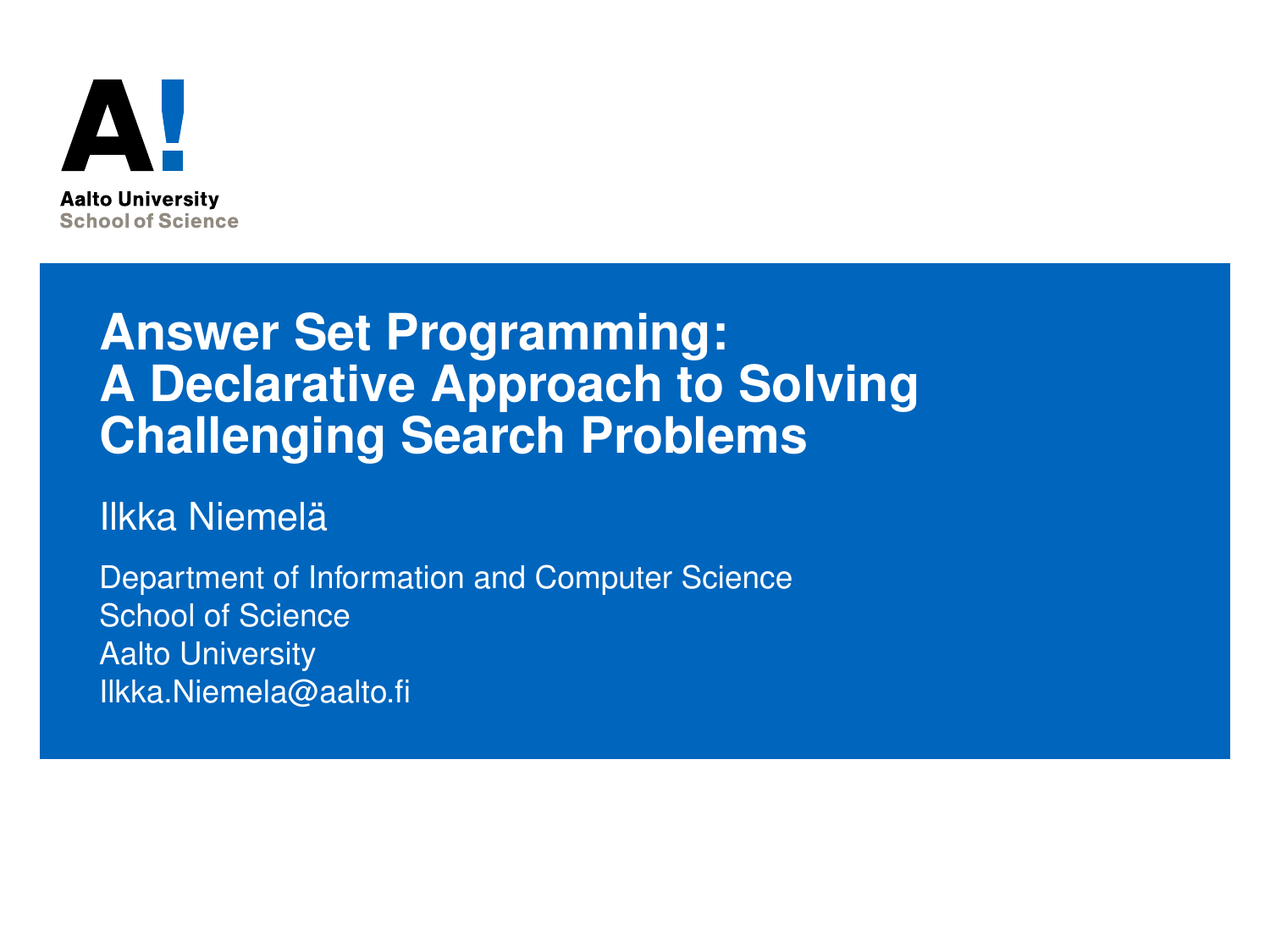### **Aalto University**

- $\triangleright$  Aalto University (http://www.aalto.fi/en/) established in 2010
- $\triangleright$  Merger of three leading Finnish universities in their fields:
	- $\blacktriangleright$  Helsinki School of Economics
	- $\blacktriangleright$  Helsinki University of Technology
	- $\triangleright$  University of Art and Design Helsinki.
- $\triangleright$  Unique combination of science and art with business and technology.

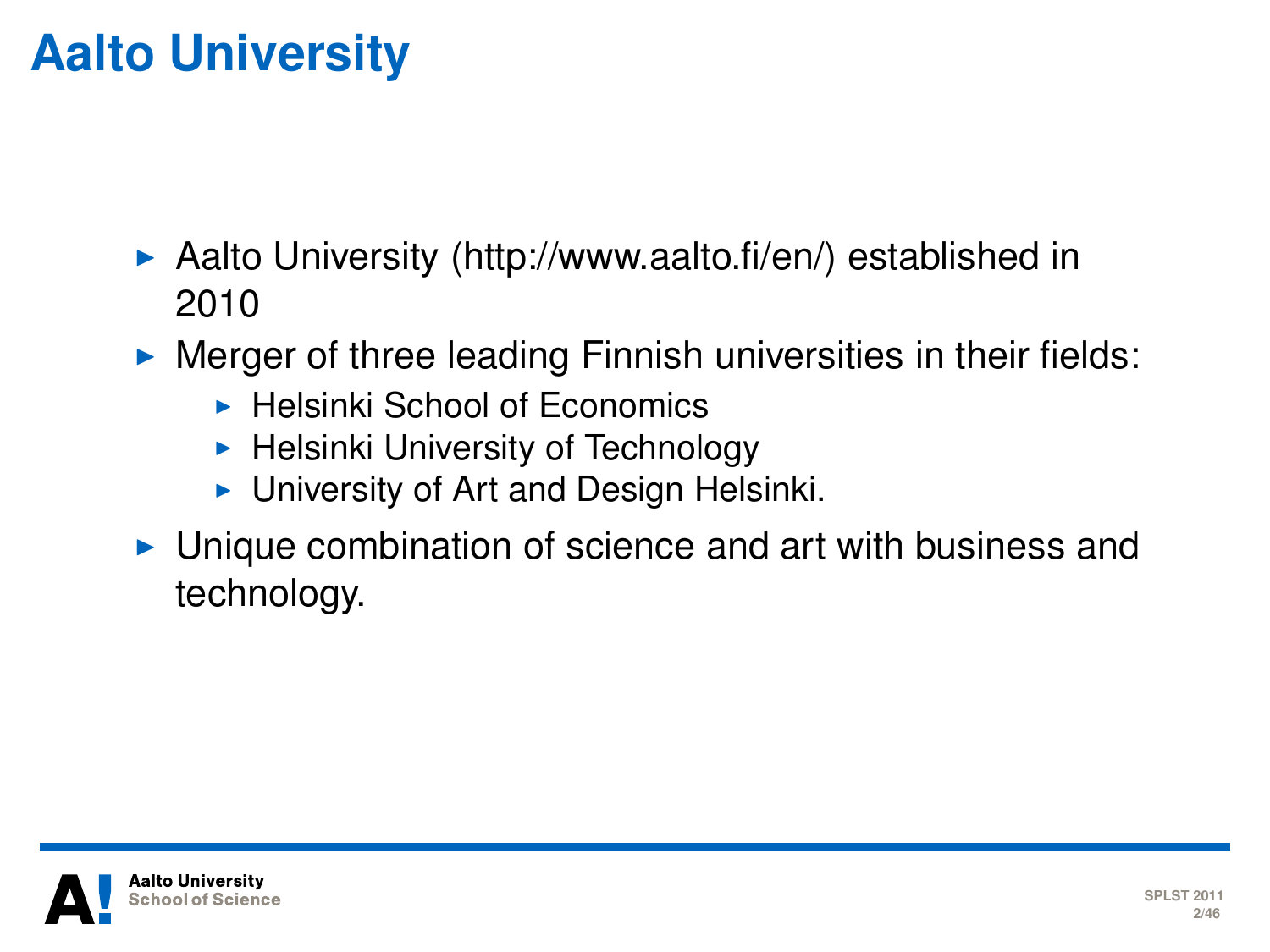### **Answer Set Programming (ASP)**

- $\triangleright$  Basic principles outlined in the late 1990s
- $\triangleright$  Now well represented at research conferences and workshops (IJCAI, AAAI, ECAI, KR, ...)
- $\triangleright$  Competive implementations available (winning first places even in SAT competitions 2009, 2011)
- $\triangleright$  Growing number of applications
- **An approach to modeling and solving knowledge intensive search problems** with defaults, exceptions, definitions:

planning, configuration, model checking, network management, linguistics, bioinformatics, combinatorics, . . .

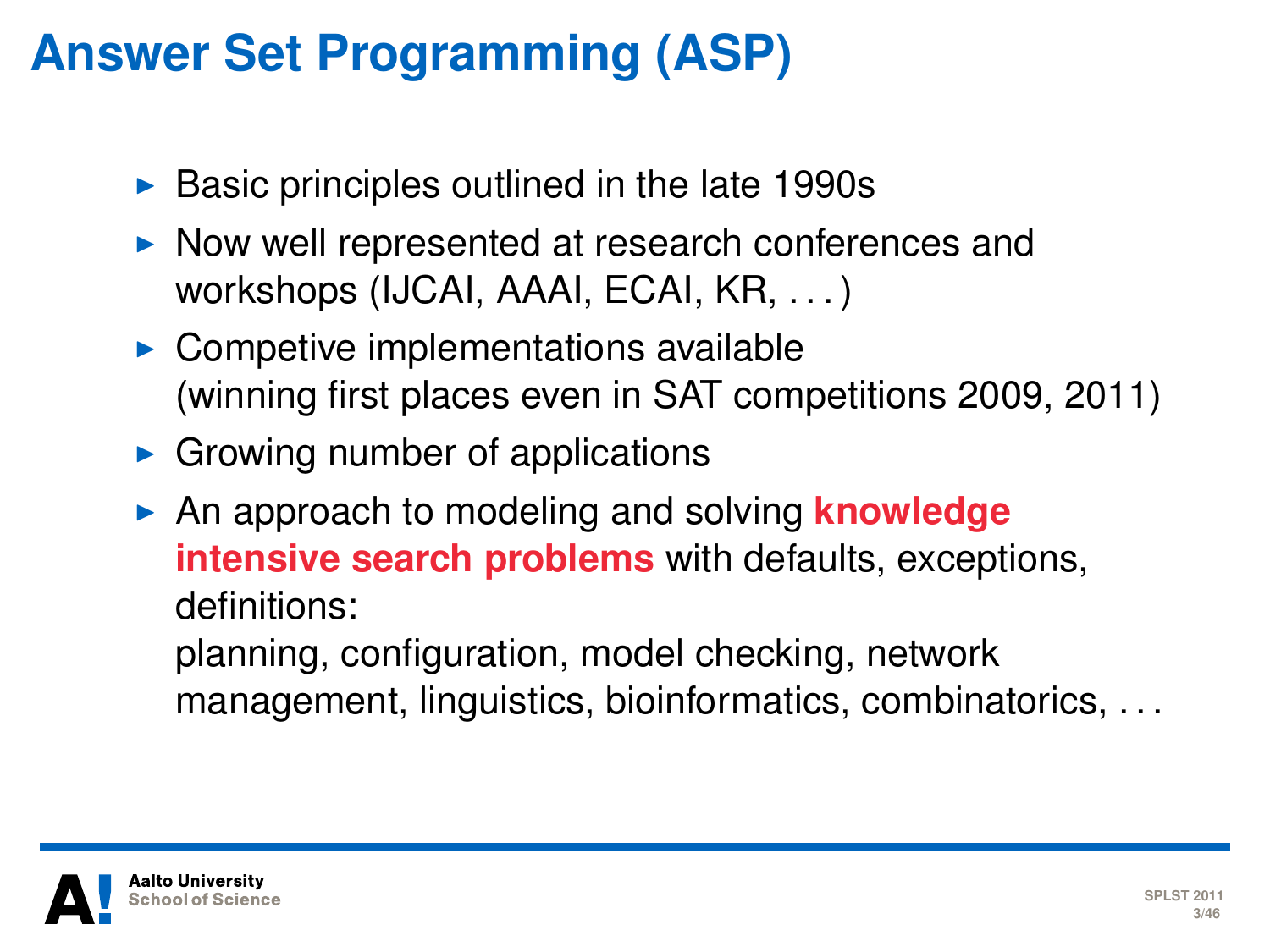#### **Content**

- Introduction to Answer Set Programming  $(ASP)$
- $\triangleright$  Stable Model Semantics
- $\triangleright$  Solving Problems with ASP
- $\triangleright$  ASP Solver Technology
- $\blacktriangleright$  Systems, Applications, Literature

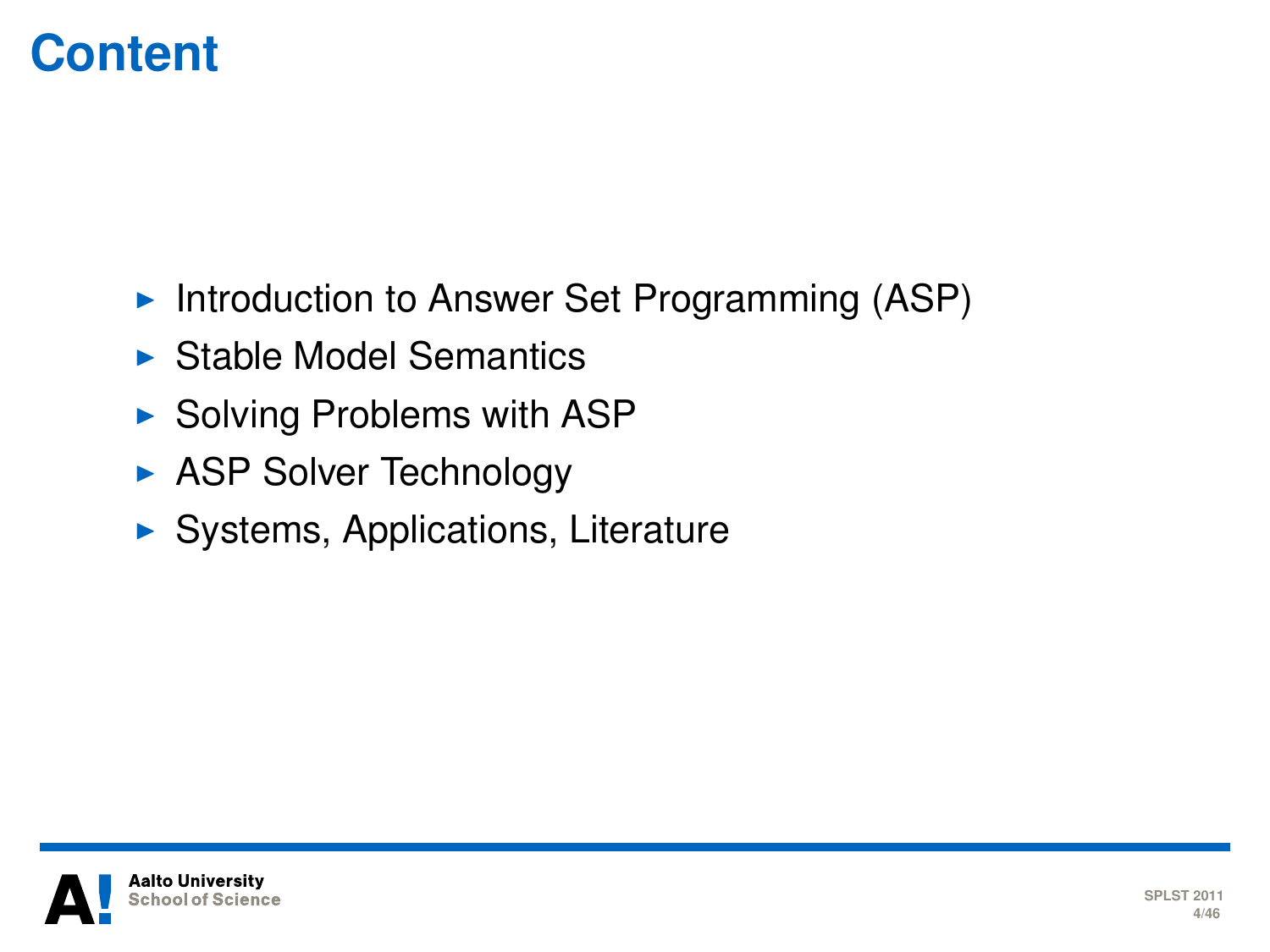# Part I **[Introduction to ASP](#page-4-0)**

<span id="page-4-0"></span>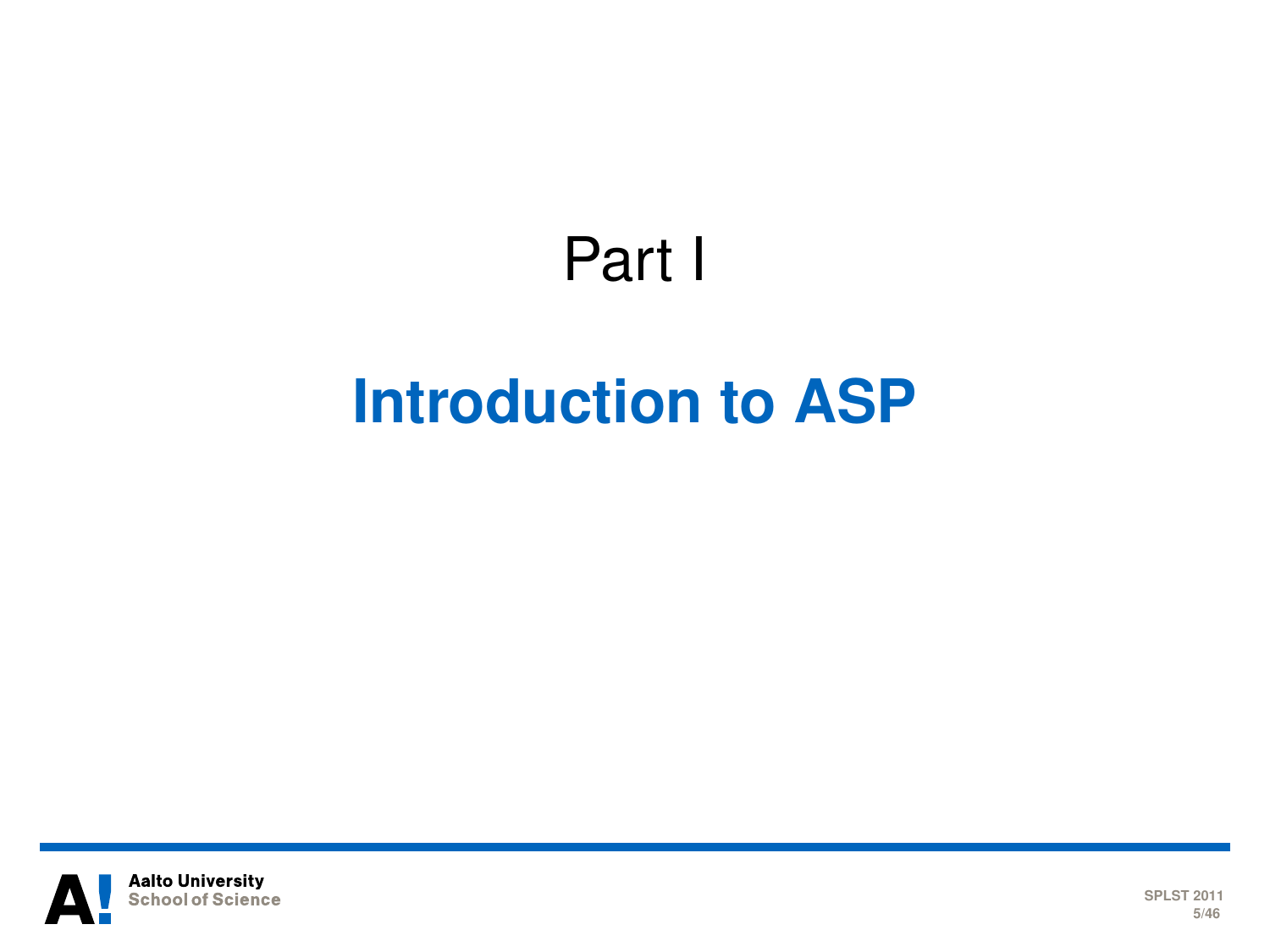### **Answer Set Programming**

- $\blacktriangleright$  Term coined by Vladimir Lifschitz in the late 1990s.
- $\triangleright$  Roots: KR, logic programming, nonmonotonic reasoning.
- $\triangleright$  Based on some formal system with semantics that assigns a theory (program/set of constraints) a collection of answer sets (models).
- **An ASP solver:** computes answer sets for a theory.
- $\triangleright$  Solving a problem in ASP: Encode the problem as a theory such that **solutions** to the problem are given by **answer sets** of the theory.

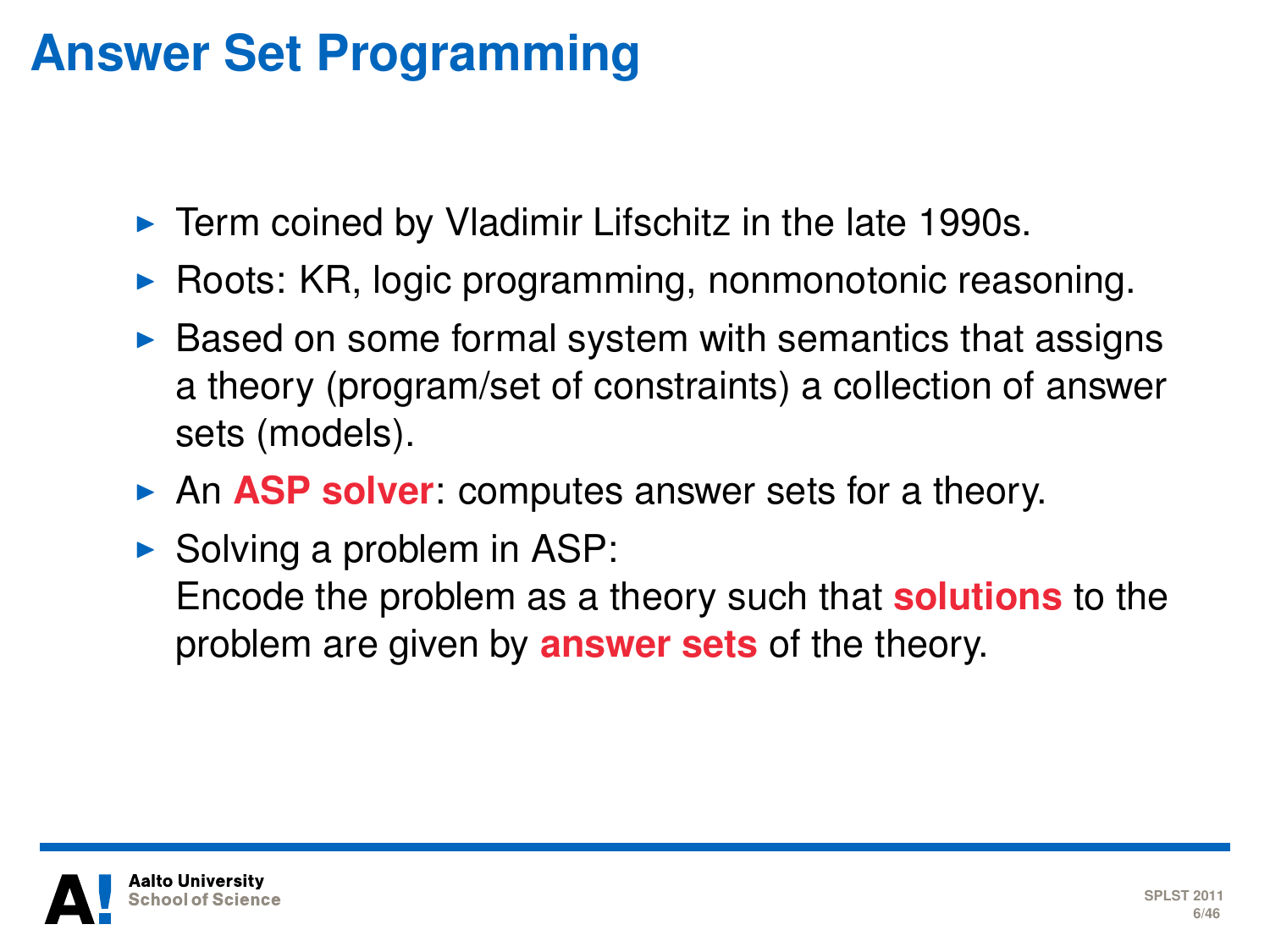#### **ASP—cont'd**

 $\triangleright$  Solving a problem using ASP

Problem −→ instance **Encoding** Theory  $\longrightarrow$ ASP solver Models  $\longrightarrow$ (Solutions)

| Possible formal system | <b>Models</b>          |
|------------------------|------------------------|
| Propositional logic    | Truth assignments      |
| CSP                    | Variable assignments   |
| Logic programs         | Stable models          |
| Model expansion        | First-order structures |
|                        |                        |

 $\triangleright$  Similar to constraint programming, MIP, SAT applications (SAT planning, symbolic model checking), . . .

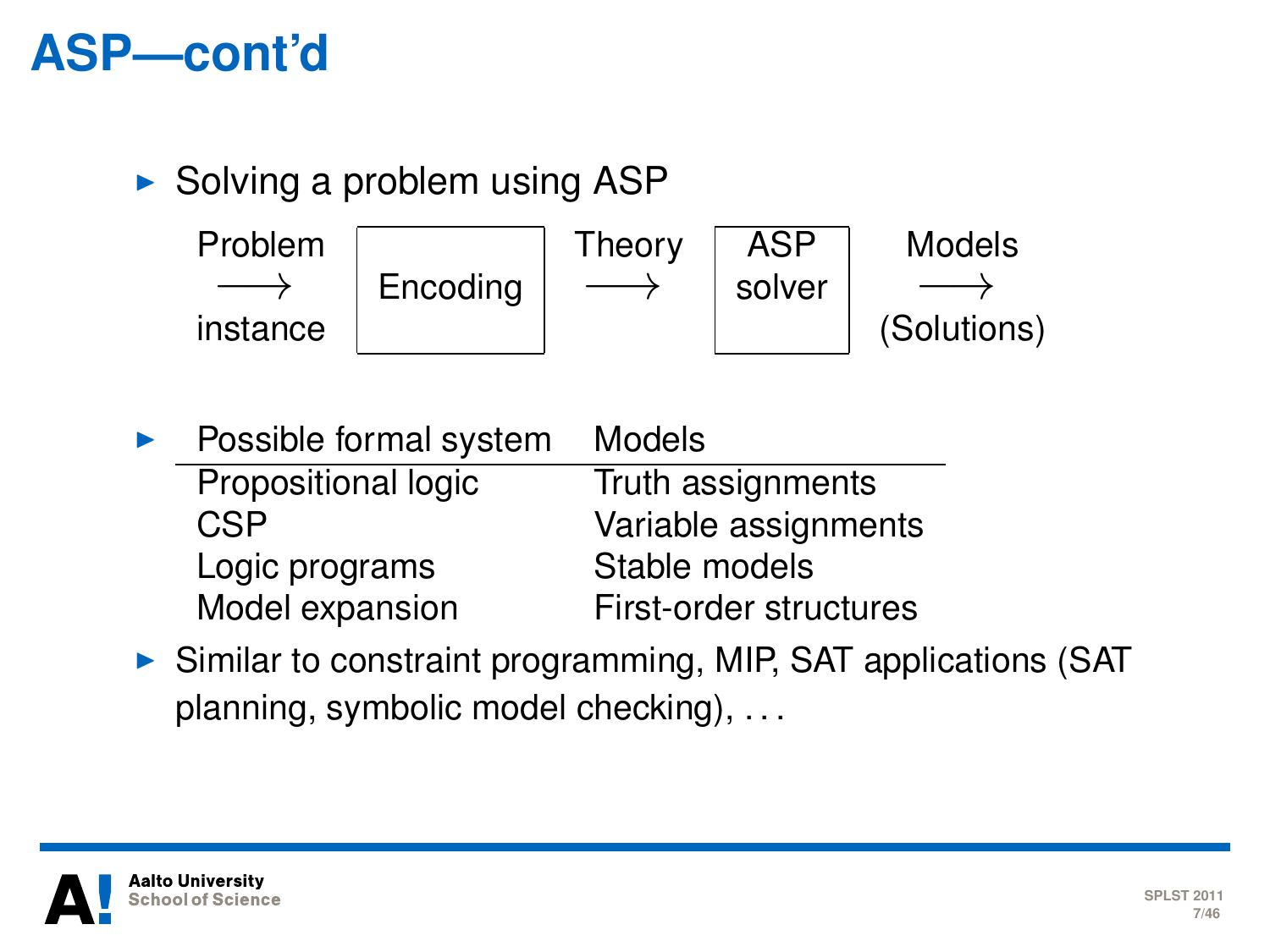### **Example.** *k***-coloring problem with SAT**

- $\triangleright$  Given a graph (*V*, *E*) find an assignment of one of *k* colors to each vertex such that no two adjacent vertices share a color.
- $\blacktriangleright$  Encoding 3-coloring using propositional logic
	- For each vertex  $v \in V$  include the clauses:
		- *v*<sub>1</sub> ∨ *v*<sub>2</sub> ∨ *v*<sub>3</sub>  $\neg$ *V*<sub>1</sub> ∨  $\neg$ *V*<sub>2</sub> ¬*v*<sup>1</sup> ∨ ¬*v*<sup>3</sup>
		- ¬*v*<sup>2</sup> ∨ ¬*v*<sup>3</sup>
	- $\triangleright$  and for each edge  $(v, u) \in E$  the clauses:
		- $\neg$ *v*<sub>1</sub>  $\vee$   $\neg$ *u*<sub>1</sub> ¬*v*<sup>2</sup> ∨ ¬*u*<sup>2</sup> ¬*v*<sup>3</sup> ∨ ¬*u*<sup>3</sup>
- $\triangleright$  3-colorings of a graph (*V*, *E*) and models of the encoding correspond: vertex *v* colored with color *i* iff *v<sup>i</sup>* true in a model.

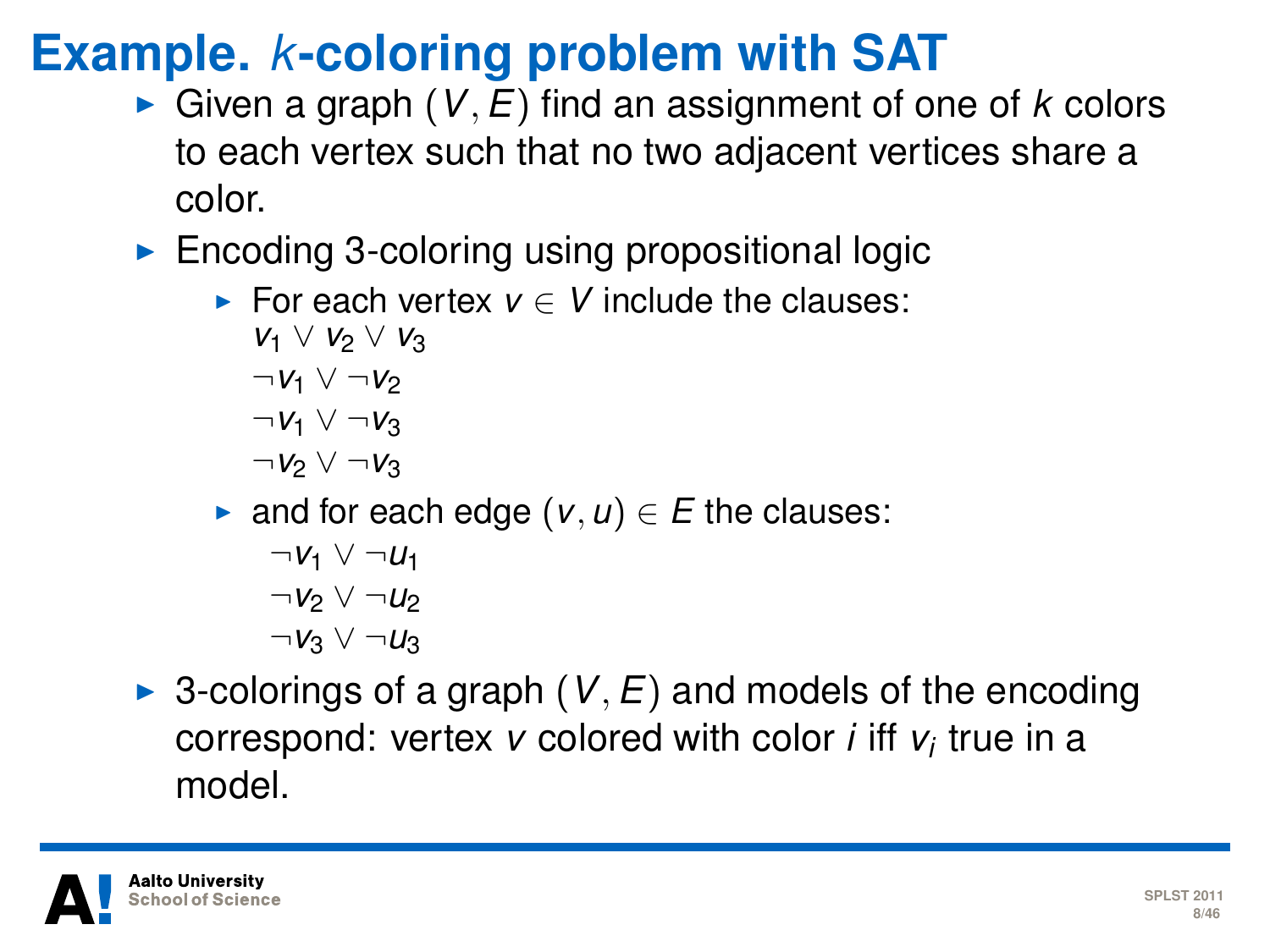### **ASP Using Logic Programs**

- $\blacktriangleright$  Uniform encoding: separate problem specification and data
- $\triangleright$  Compact, easily maintainable representation
- Integrating KR, DB, and search techniques
- $\blacktriangleright$  Handling dynamic, knowledge intensive applications: data, frame axioms, exceptions, defaults, closures, inductive definitions



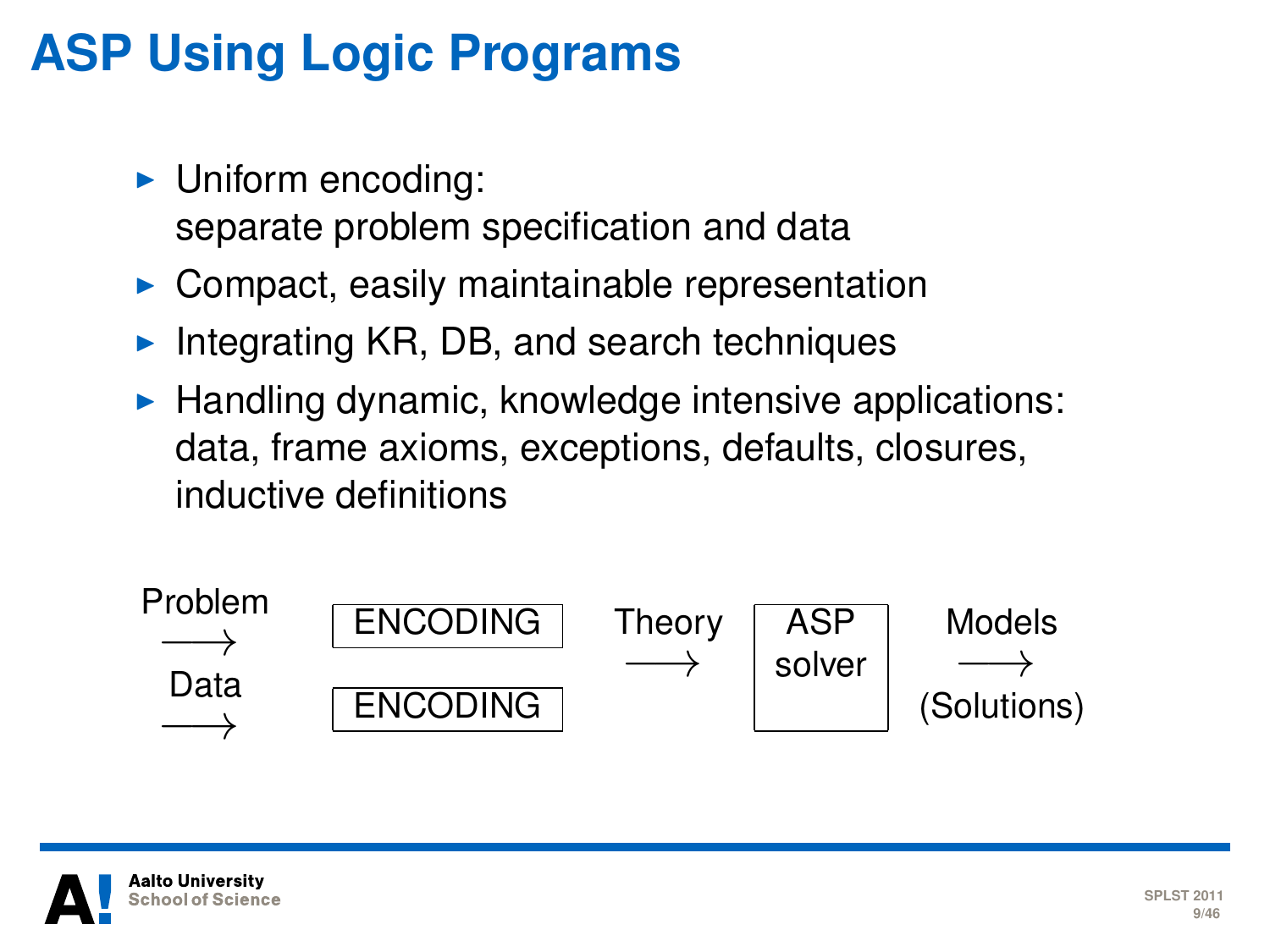### **Coloring Problem (Uniform Encoding)**

```
% Problem encoding
1 \{ colored(V, C): color(C) \} 1 := vtx(V).
:- edge(V,U), color(C), colored(V,C), colored(U,C).
% Data
vtx(a). ...
edge(a,b). ...
color(r). color(g). ...
```
☞**Legal colorings** of the graph given as data and **stable models** of the problem encoding and data correspond: a vertex *v* colored with a color *c* iff colored(*v*, *c*) holds in a stable model.

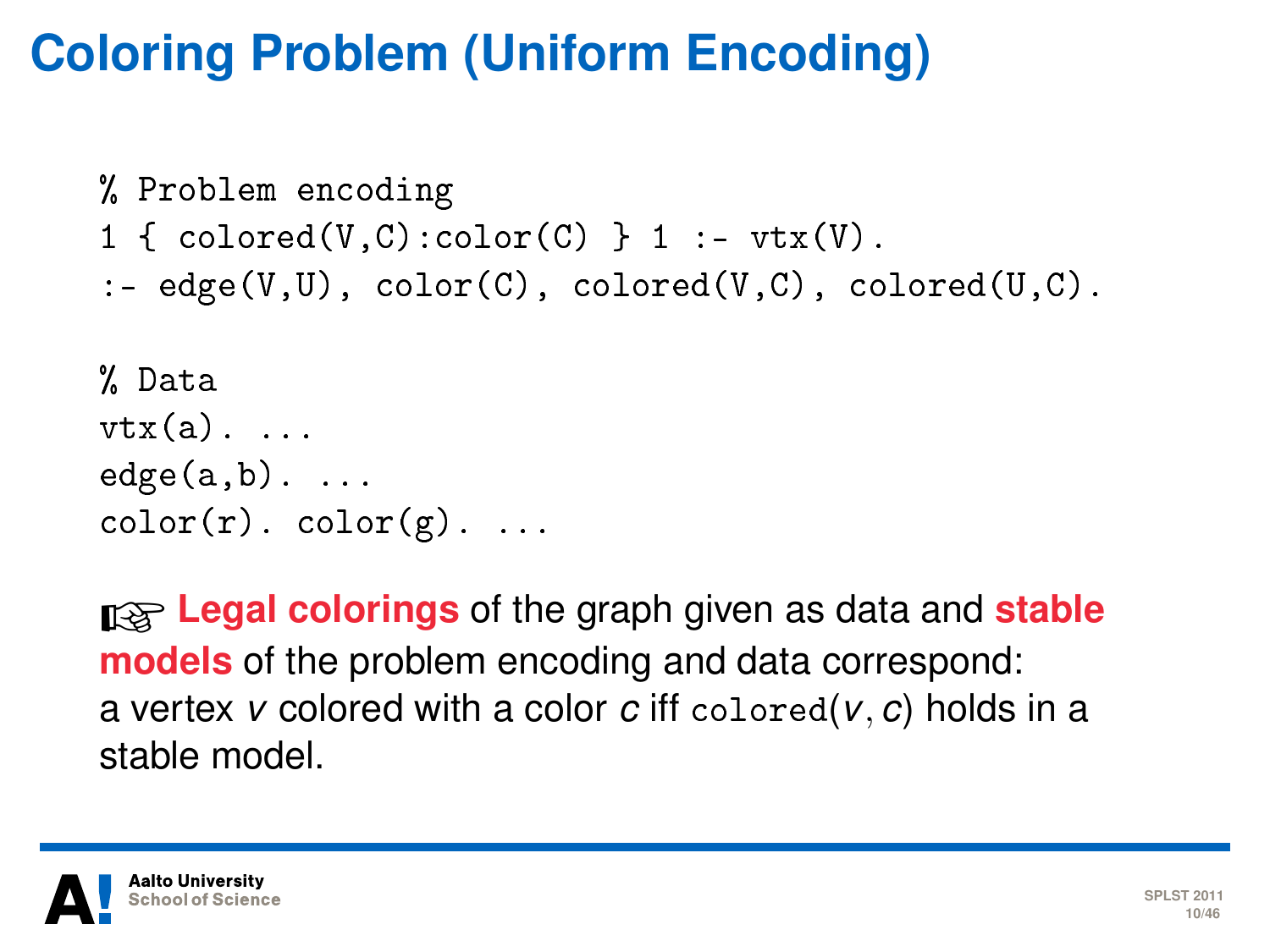### **What is ASP Good for?**

#### **Knowledge intensive search problems** with defaults, exceptions, inductive definitions:

- $\blacktriangleright$  Constraint satisfaction
- $\blacktriangleright$  Planning, routing
- $\blacktriangleright$  Computer-aided verification
- $\blacktriangleright$  Security analysis
- $\blacktriangleright$  Linguistics
- $\blacktriangleright$  Network management
- $\blacktriangleright$  Product configuration
- $\blacktriangleright$  Combinatorics
- $\blacktriangleright$  Diagnosis

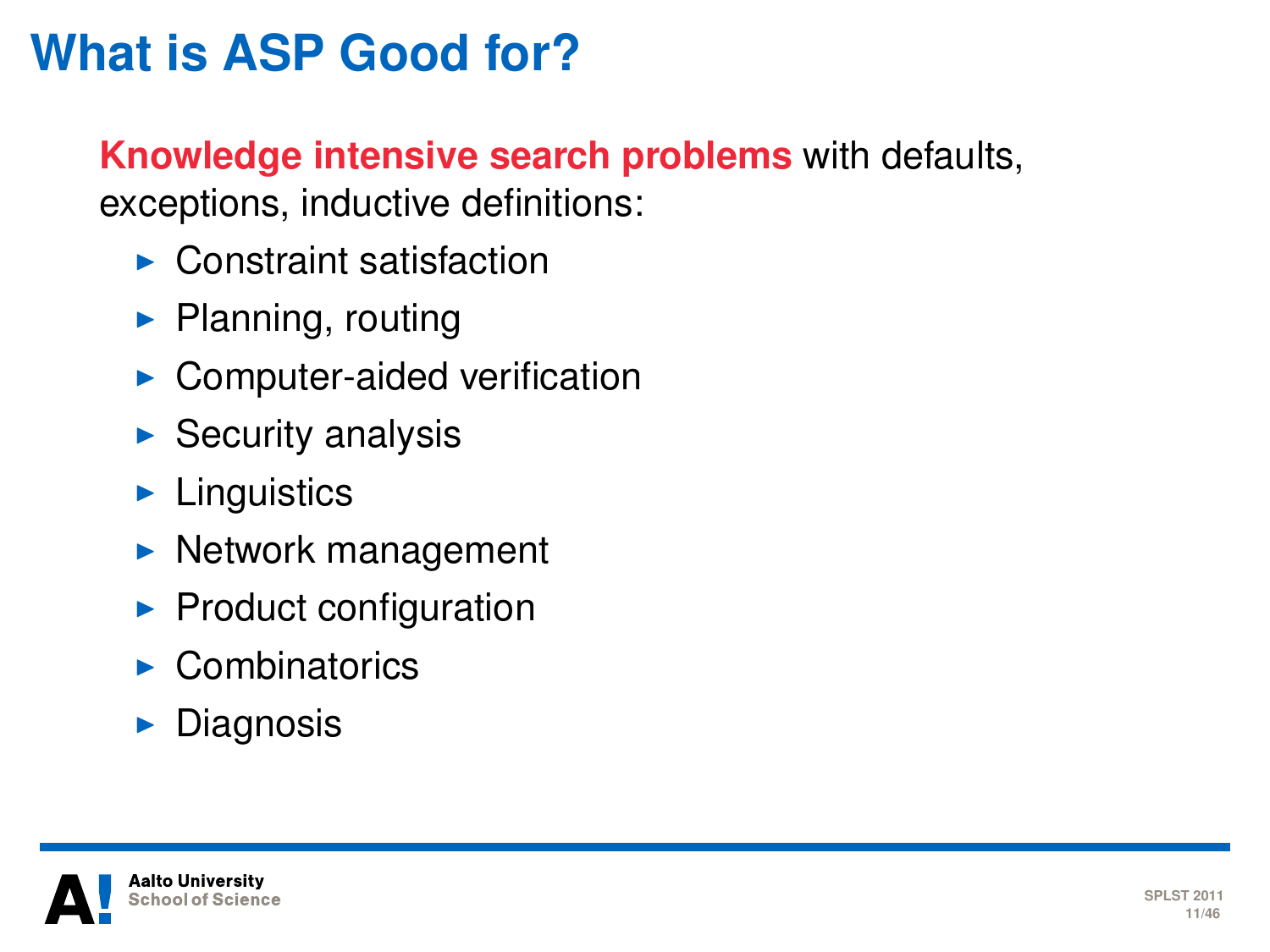### **ASP Using Logic Programs**

- $\triangleright$  Logic programming: framework for merging KR, DB, and search
- $\triangleright$  PROLOG style logic programming systems not directly suitable for ASP:
	- $\triangleright$  search for proofs (not models) and produce answer substitutions
	- $\blacktriangleright$  not entirely declarative
- In late 80s new semantical basis for "negation-as-failure" in LPs based on nonmonotonic logics: **Stable model semantics**
- $\blacktriangleright$  Implementations of stable model semantics led to ASP
	- ▶ Smodels [N. and Simons 1996]
	- $\triangleright$  Basic ASP principles [N. 1999; Marek and Truszczyński 1999]
	- $\blacktriangleright$  The term ASP coined by V. Lifschitz in 1999

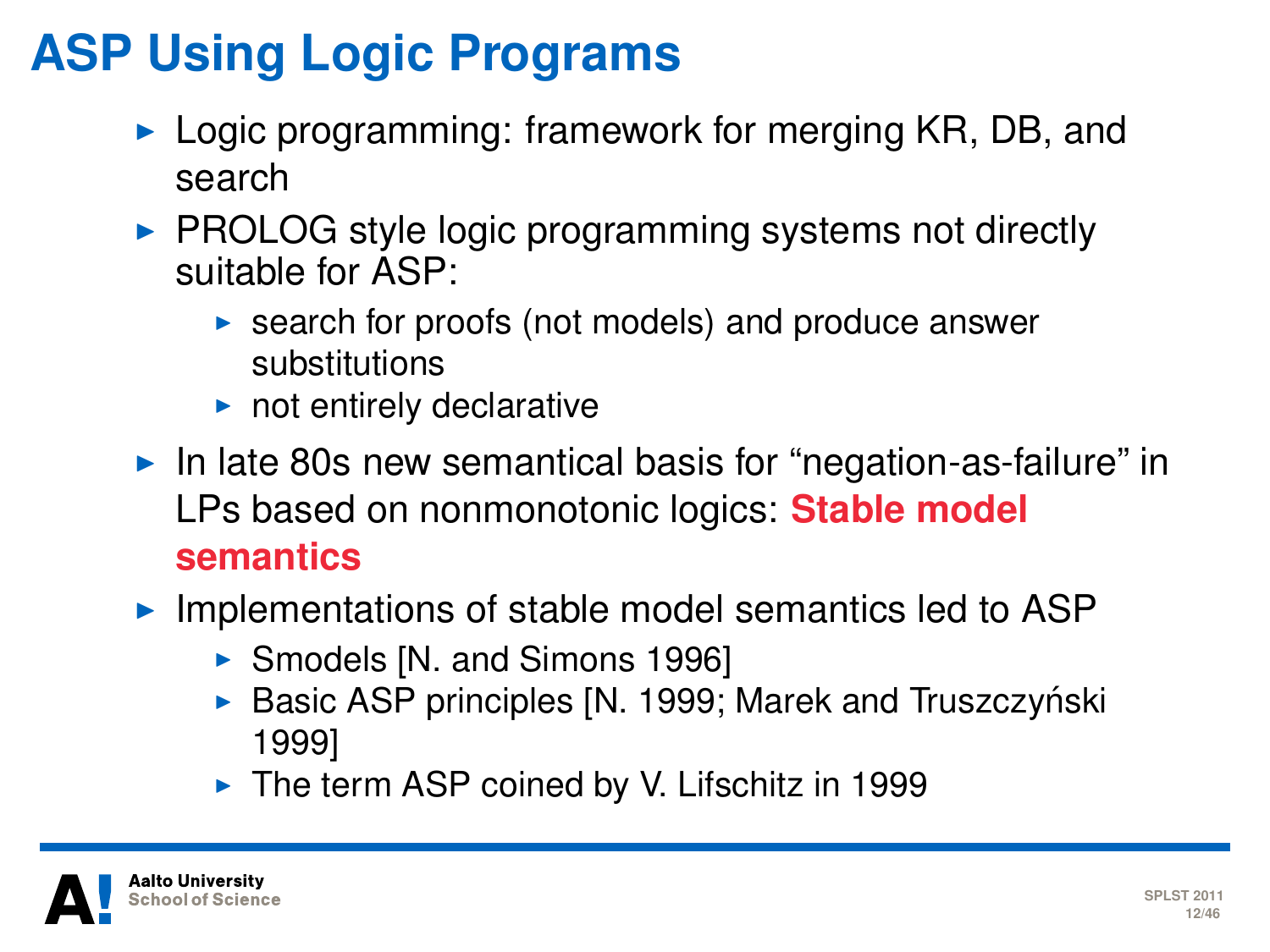# Part II

## **[Stable Model Semantics](#page-12-0)**

<span id="page-12-0"></span>

**SPLST 2011 13/46**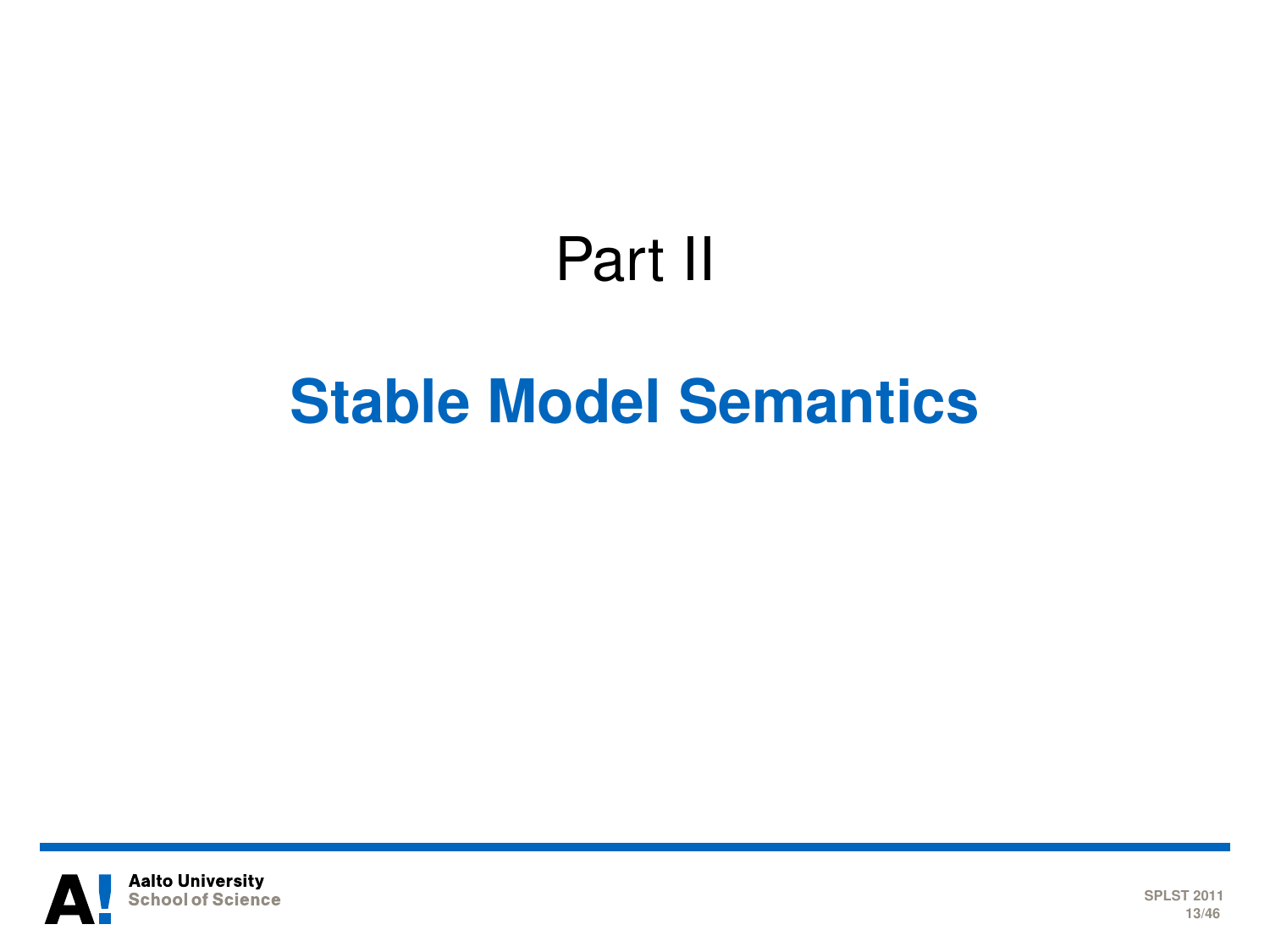#### **LPs with Stable Models Semantics**

 $\triangleright$  Consider first normal logic program rules

 $A \leftarrow B_1, \ldots, B_m$ , not  $C_1, \ldots,$  not  $C_n$ 

- $\triangleright$  Seen as constraints on an answer set (stable model):
	- If  $B_1, \ldots, B_m$  are in the set and
	- none of  $C_1, \ldots, C_n$  is included,

then *A* must be included in the set

 $\triangleright$  A stable model is a set of atoms (i) which satisfies the rules and (ii) where each atom is **justified** by the rules (negation by default; CWA)

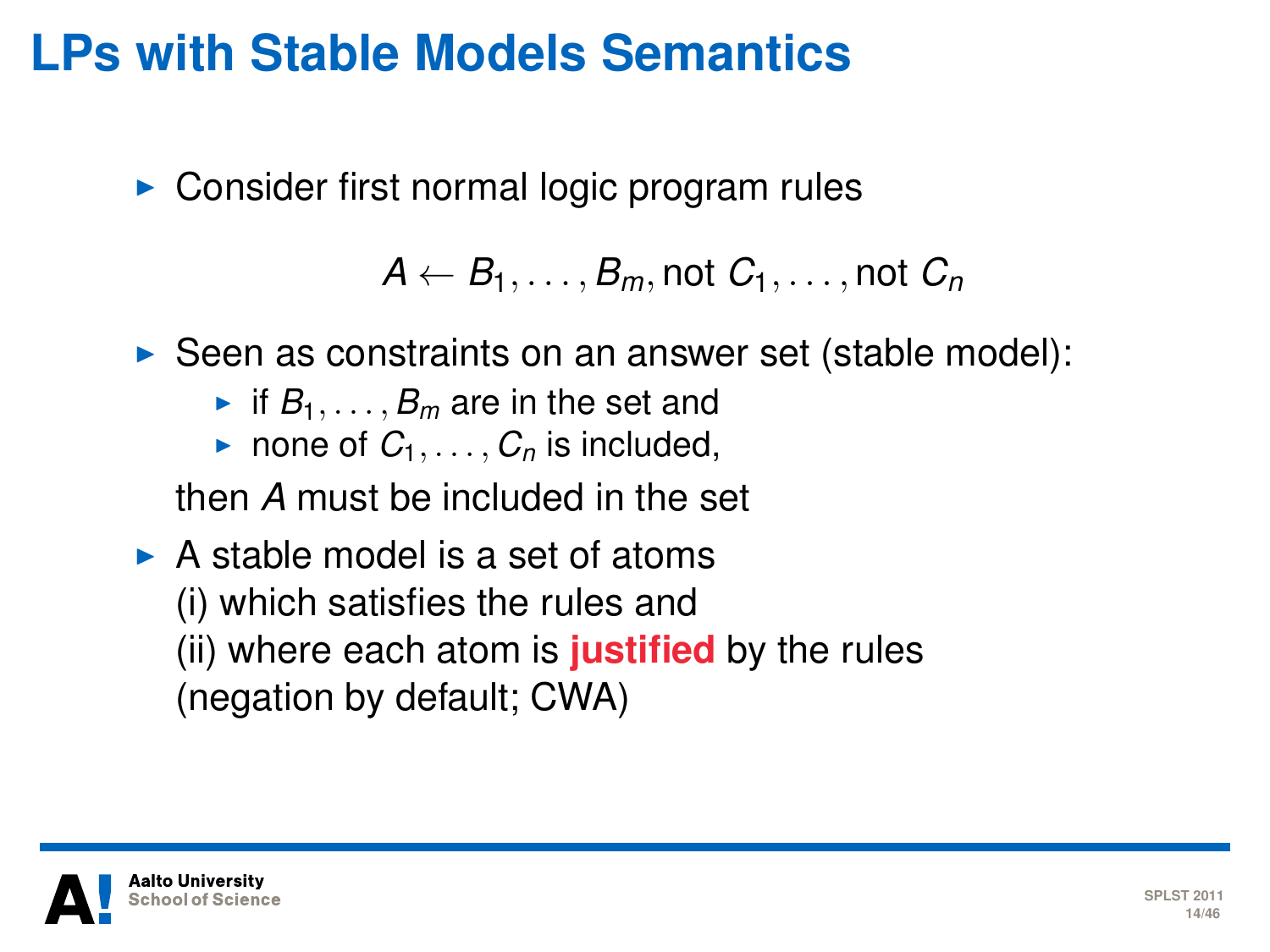#### **Stable Models — cont'd**

**Program:**  $b \leftarrow$  $f \leftarrow b$ , not *eb eb* ← *p*

Stable model:  ${b, f}$ 

- Another candidate model:  $\{b, eb\}$ satisfies the rules but is not a proper stable model: *eb* is included for no reason.
- $\triangleright$  Justifiability of stable models is captured by the notion of a **reduct** of a program.

netative model semantics [Gelfond/Lifschitz, 1988].

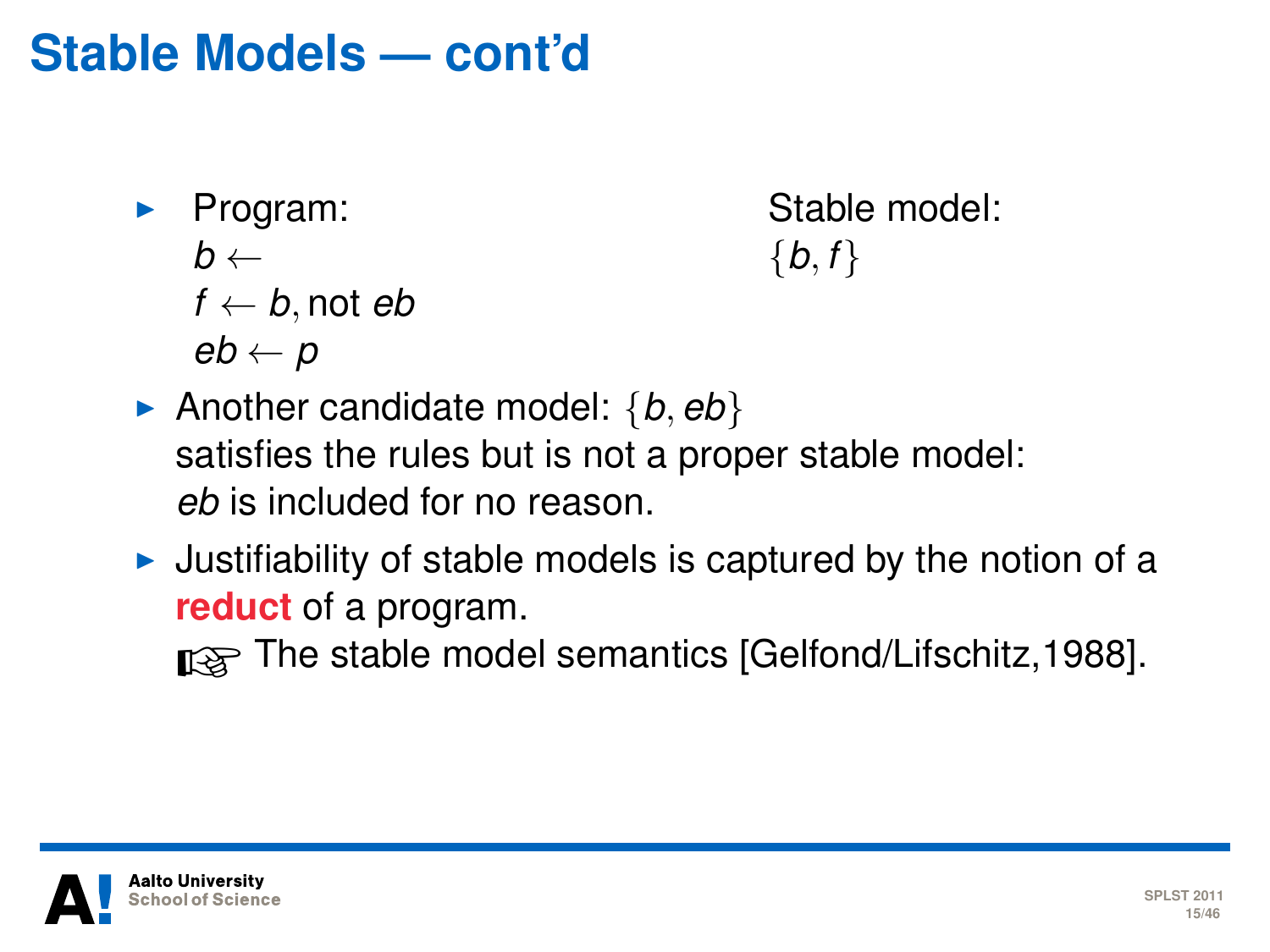#### **Definite Programs**

- $\blacktriangleright$  For the reduct we need to consider first definite programs, i.e. normal programs without negation (not ).
- $\triangleright$  Such a program *P* has a unique least model  $LM(P)$ satisfying the rules.
- $\blacktriangleright$  *LM(P)* can be constructed, e.g., by forward chaining.

#### **Examples.**

| $P_1$ :              | $P_2$ :          | $P_3$ :              |
|----------------------|------------------|----------------------|
| $p \leftarrow$       | $p \leftarrow q$ | $p \leftarrow q$     |
| $q \leftarrow p$     | $q \leftarrow p$ | $q \leftarrow p$     |
| $LM(P_1) = \{p, q\}$ | $LM(P_2) = \{\}$ | $p \leftarrow$       |
|                      |                  | $LM(P_2) = \{p, q\}$ |

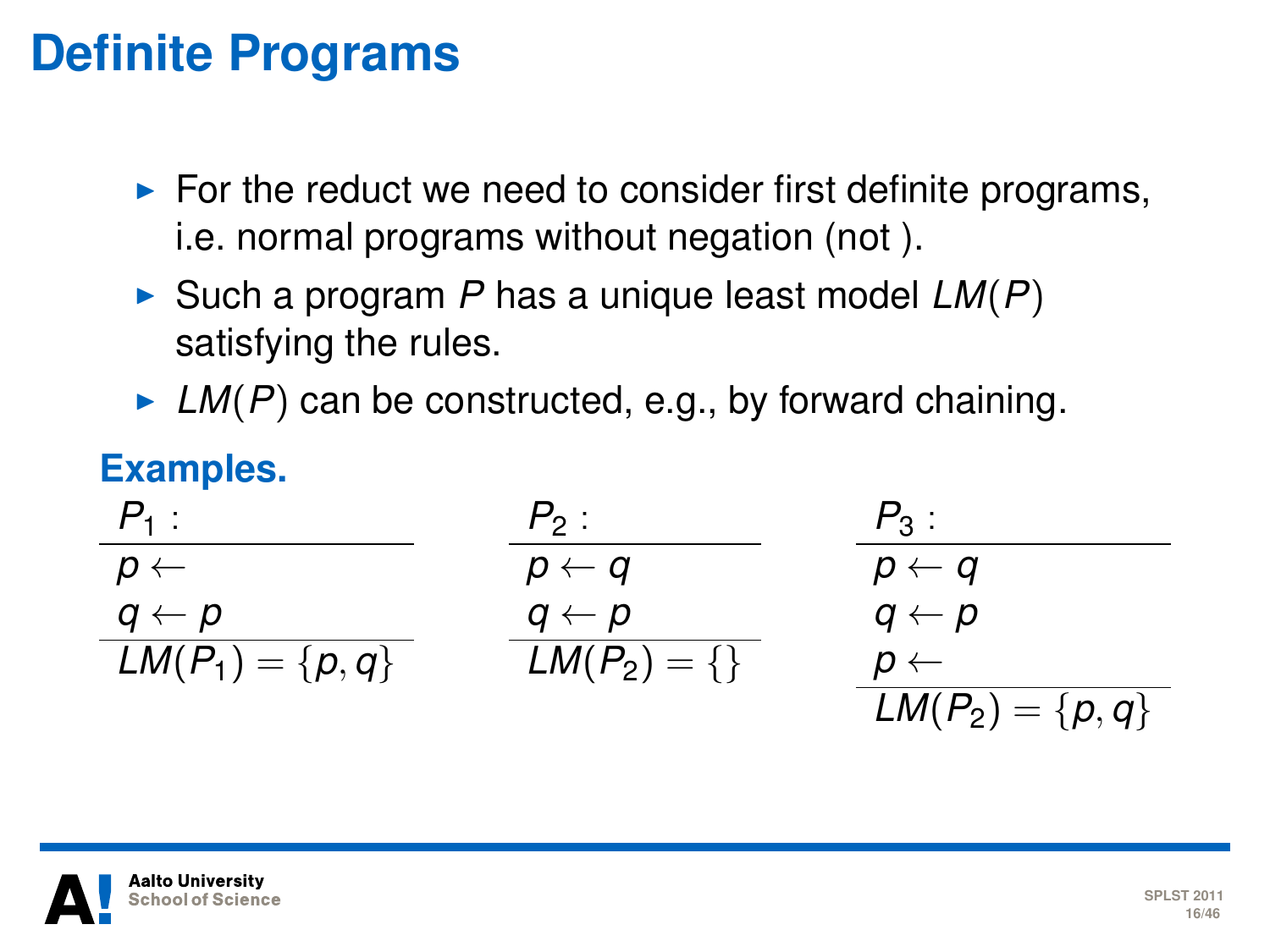#### **Stable Models — cont'd**

- $\triangleright$  Consider the propositional (variable free) case:
	- *P* ground program
	- *S* set of ground atoms
- ► Reduct P<sup>S</sup> (Gelfond-Lifschitz)
	- $\triangleright$  delete each rule having a body literal not *C* with *C* ∈ *S*
	- $\triangleright$  remove all negative body literals from the remaining rules
- $\blacktriangleright$   $P^S$  is a definite program (and has a unique least model *LM*(*P <sup>S</sup>*))
- $\blacktriangleright$  *S* is a stable model of *P* iff  $S = LM(P^S)$ .

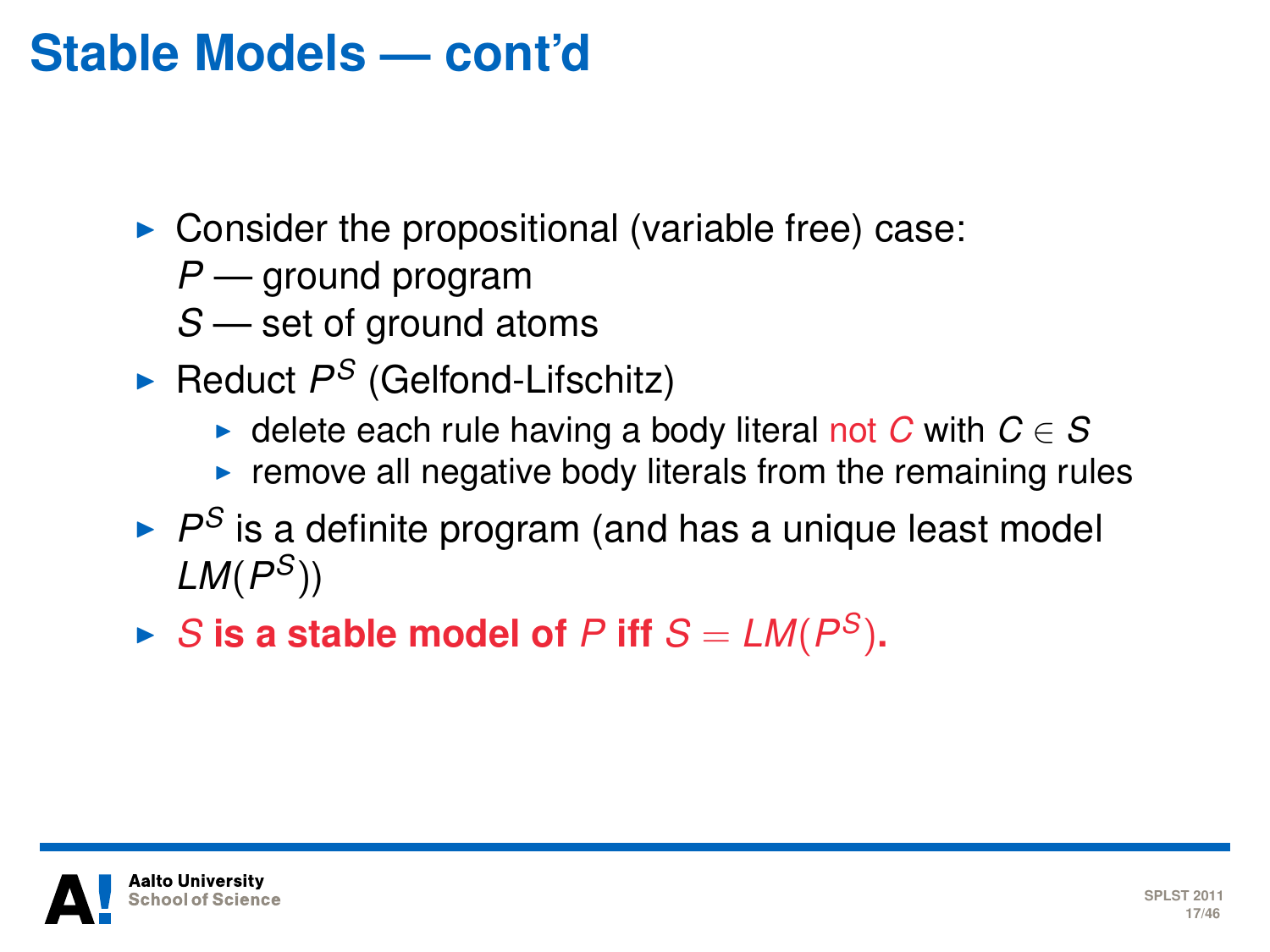#### **Example. Stable models**



If The set  $\{b, eb\}$  is not a stable model of P but {*b*, *f* } is the (unique) stable model of *P*

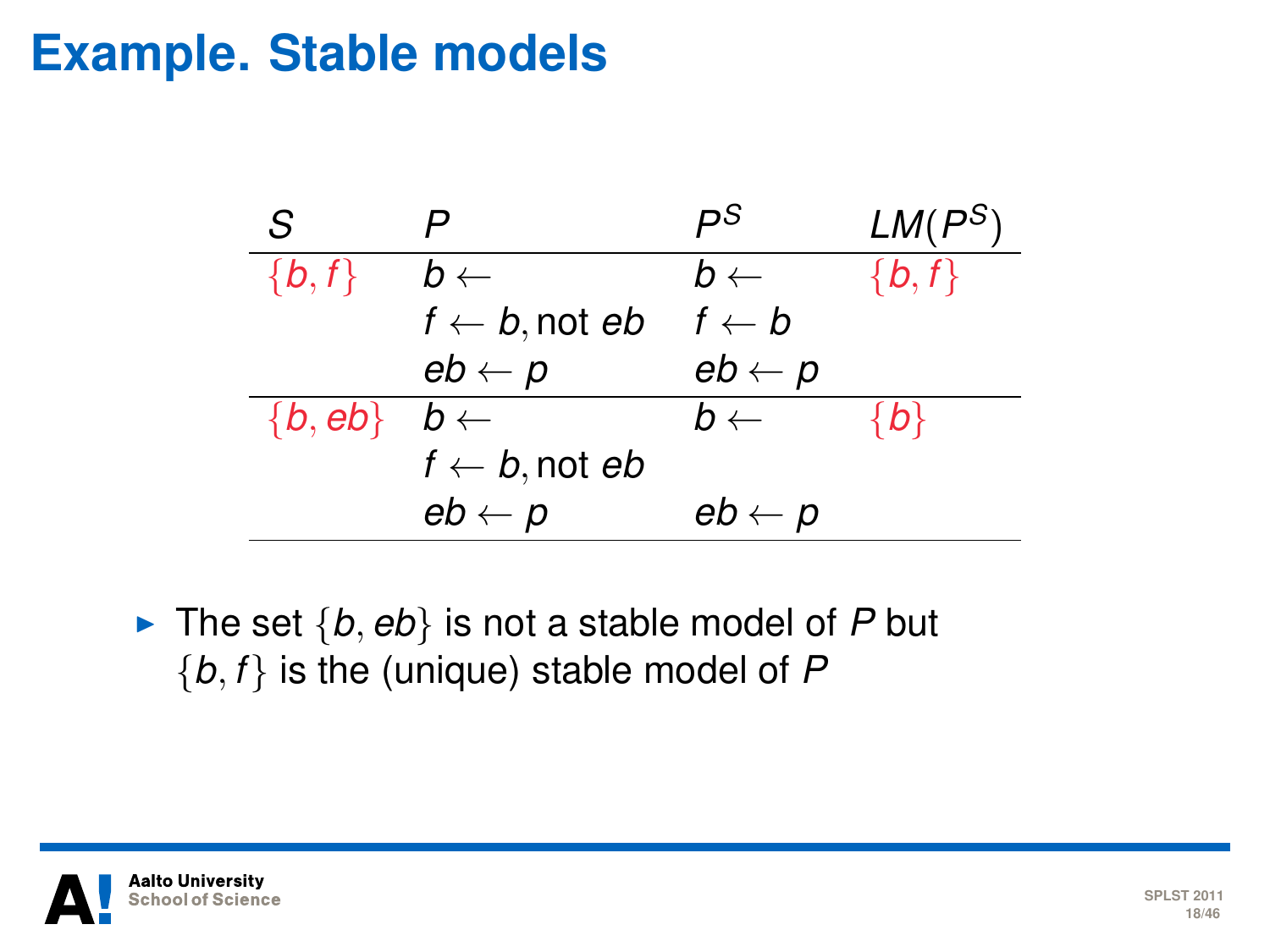#### **Example. Stable models**

A program can have **none**, one, or **multiple** stable models.

- Program:
	- $p \leftarrow$  not *q*
	- *q* ← not *p*
- $\blacktriangleright$  Program:  $p \leftarrow$  not *p*

Two stable models:

{*p*} {*q*} No stable models



**SPLST 2011 19/46**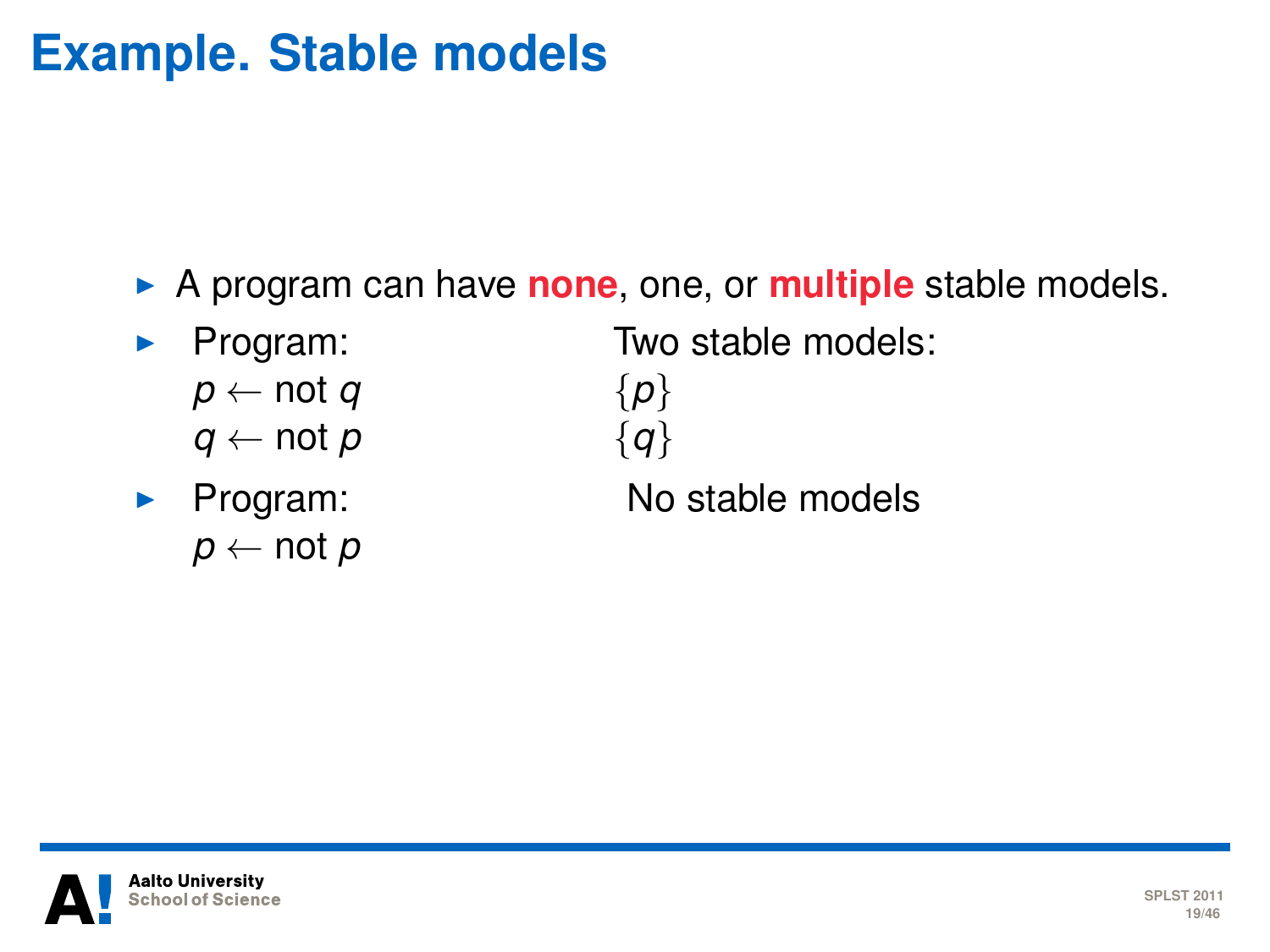#### **Programs with variables**

- $\triangleright$  Variables are needed for uniform encodings
- **Example 15 Semantics: Herbrand models**
- $\triangleright$  A rule is seen as a shorthand for the set of its ground instantiations over the Herbrand universe of the program
- **In The Herbrand universe** is the set of terms built from the constants and functions in the program
- nomes, domain closure names, domain closure

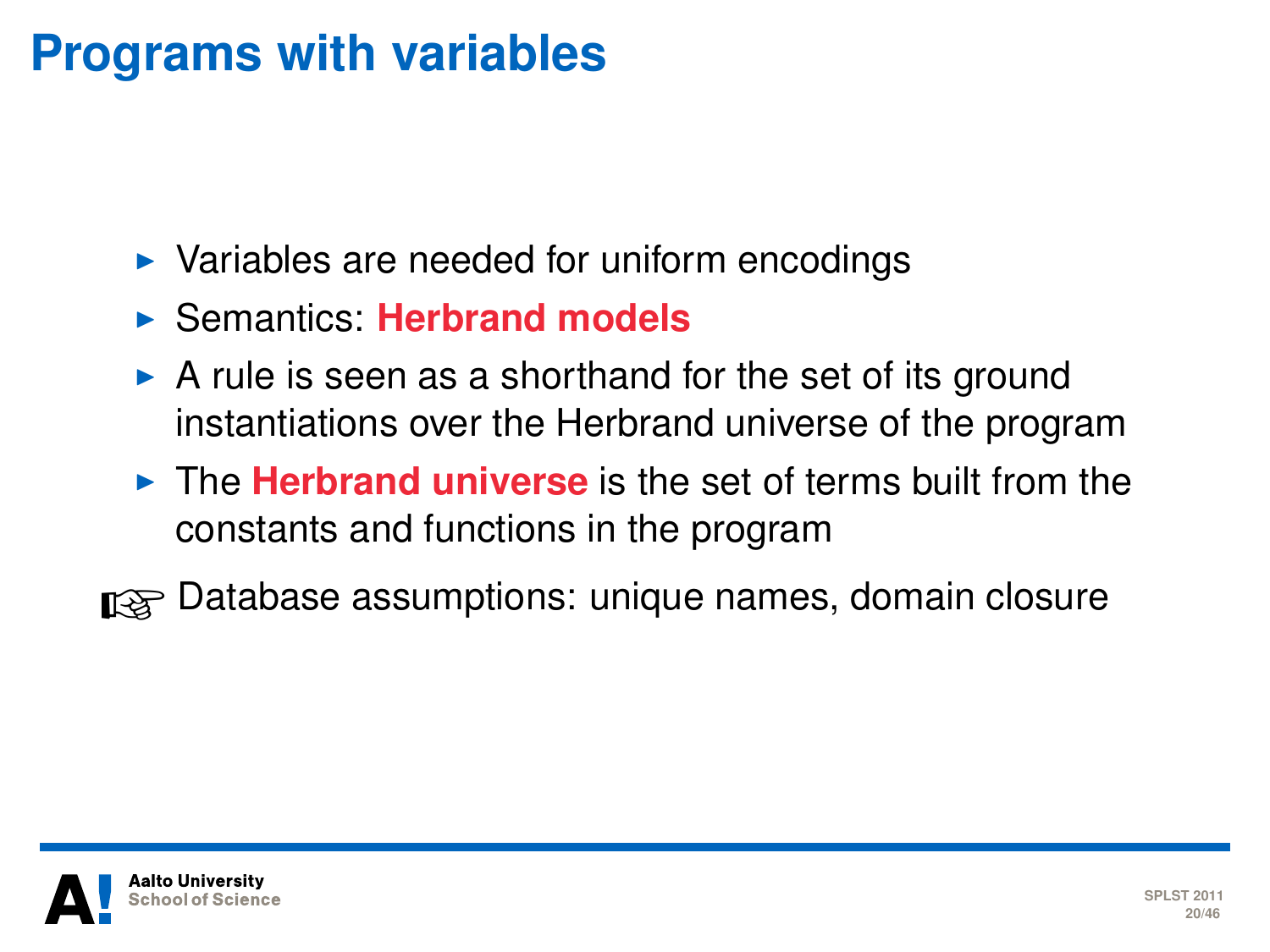#### **Example. Programs with variables**

► For the program *P*:

```
edge(1,2).
edge(1,3).
edge(2,4).
path(X, Y) :- edge(X, Y).
path(X, Y) :- edge(X, Z), path(Z, Y).
The Herbrand universe is \{1,2,3,4\}.
```
Hence, the rule path $(X, Y)$  :- edge $(X, Y)$ . in P represents the set of ground instantiations:

```
path(1,1) :- edge(1,1).
path(1,2) :- edge(1,2).
path(2,1) := edge(2,1).
path(2,2) :- edge(2,2).
path(1,3) : = edge(1,3).
```


...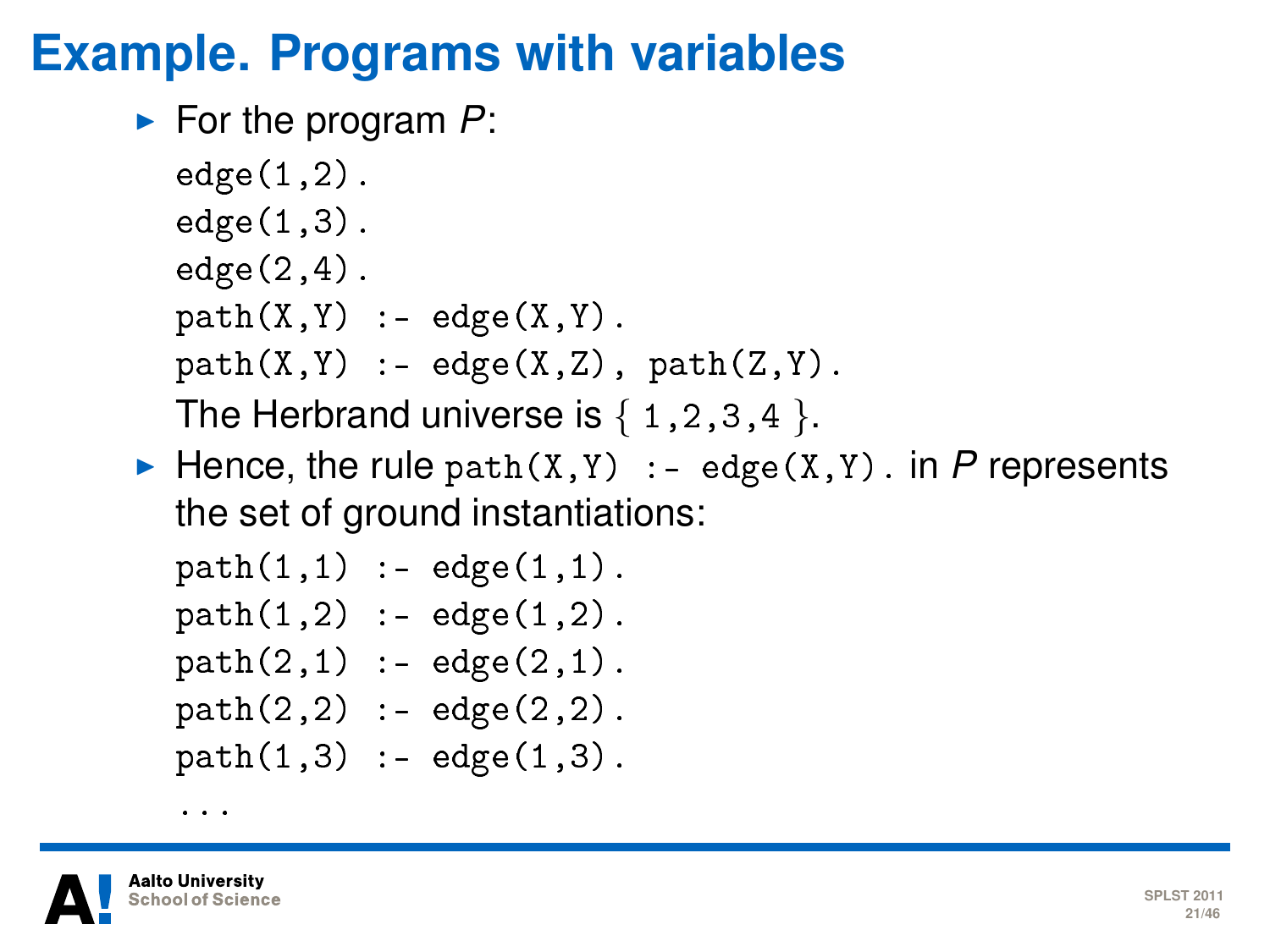#### **Stable Models — cont'd**

- $\triangleright$  A stratified program (no recursion through negation) has a unique stable model (canonical model).
- $\blacktriangleright$  It is **linear time to check** whether a set of atoms is a stable model of a ground program.
- It is **NP-complete to decide** whether a ground program has a stable model.
- $\triangleright$  Normal programs (without function symbols) give a **uniform encoding** to every NP search problem.

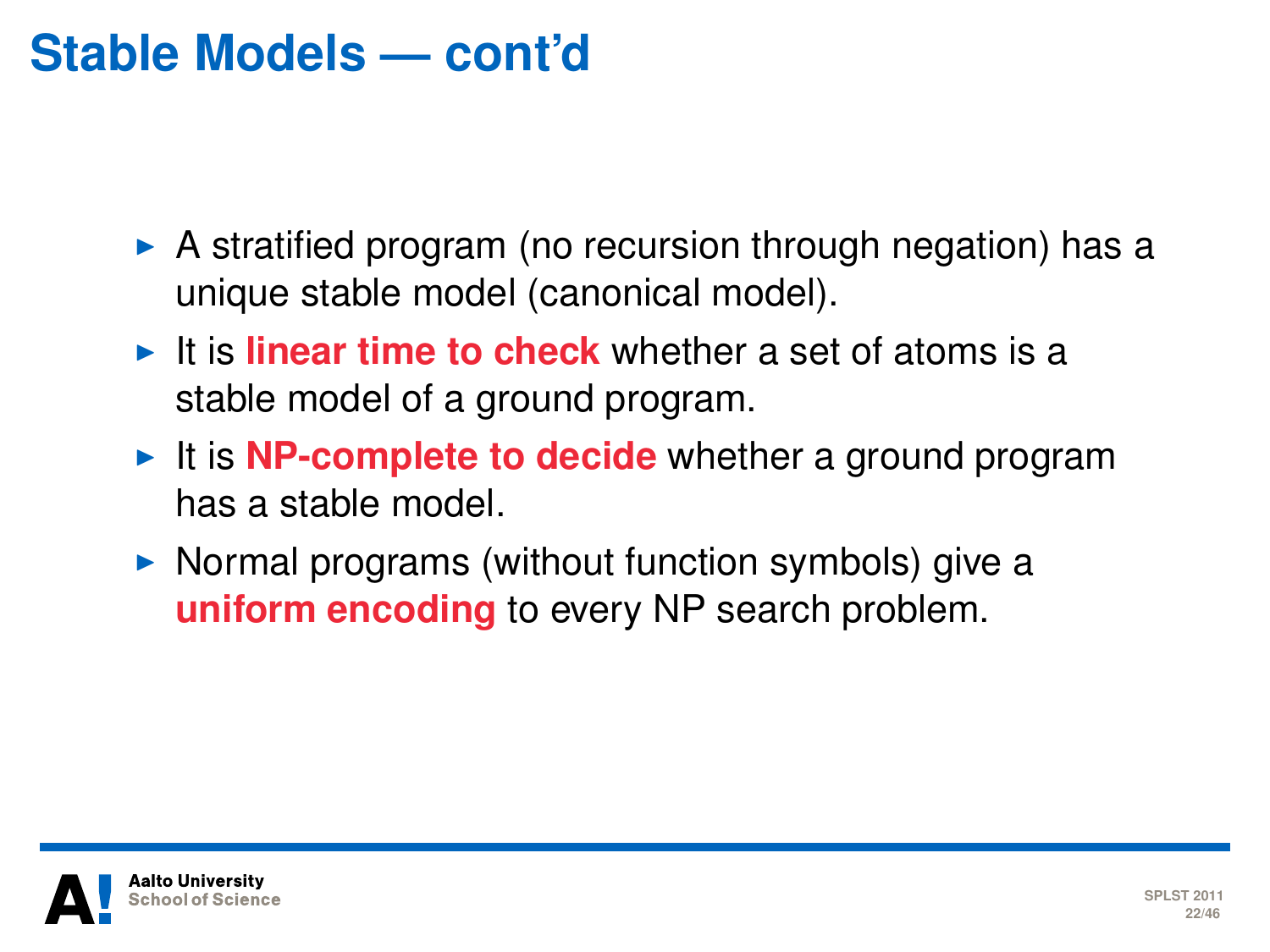#### **Extensions to Normal Programs**

**An integrity constraint** is a rule without a head:

 $\mathcal{C}_1, \ldots, \mathcal{B}_m$ , not  $C_1, \ldots$ , not  $C_n$ 

 $\blacktriangleright$  It can be seen as a shorthand for

 $F \leftarrow \text{not } F$ ,  $B_1, \ldots, B_m$ , not  $C_1, \ldots, \text{not } C_n$ 

- $\triangleright$  and it eliminates stable models where the body  $B_1, \ldots, B_m$ , not  $C_1, \ldots$ , not  $C_n$  is satisfied.
- **Exercise Classical negation**

can be handled by normal programs (renaming):

*p* ← not  $\neg p$  corresponds to

 $p \leftarrow \text{not } p'$  $\leftarrow p, p'$ 

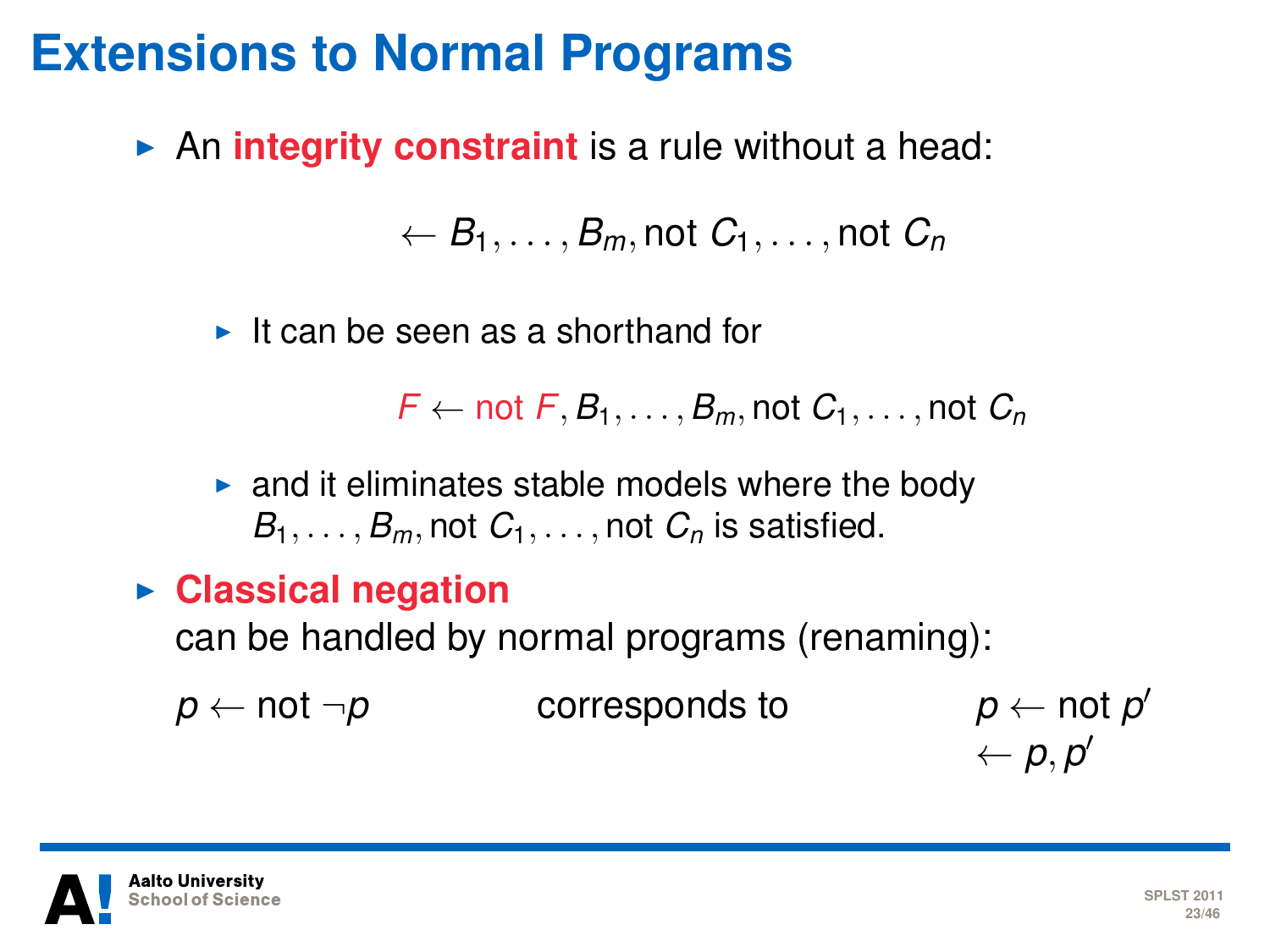#### **Extensions to Normal Programs**

- **Encoding of choices** 
	- $\triangleright$  A key point in ASP
	- $\triangleright$  Choices can be encoded using normal rules with unstratified negation

 $a \leftarrow \text{not } a', b, \text{not } c$ *a*′ ← not *a* 

► Choice rules, however, provide a much more intuitive encoding:

 ${a} \leftarrow b$ , not *c* 

- **►** Disjunctive rules:  $a \lor a' \leftarrow b$ , not *c* 
	- **Figher expressivity and complexity**  $(\Sigma_2^p)$
	- $\triangleright$  Special purpose implementations (dlv,claspD)
	- $\triangleright$  Can be implemented also using an ASP solver for normal programs as the **core engine** (GnT)

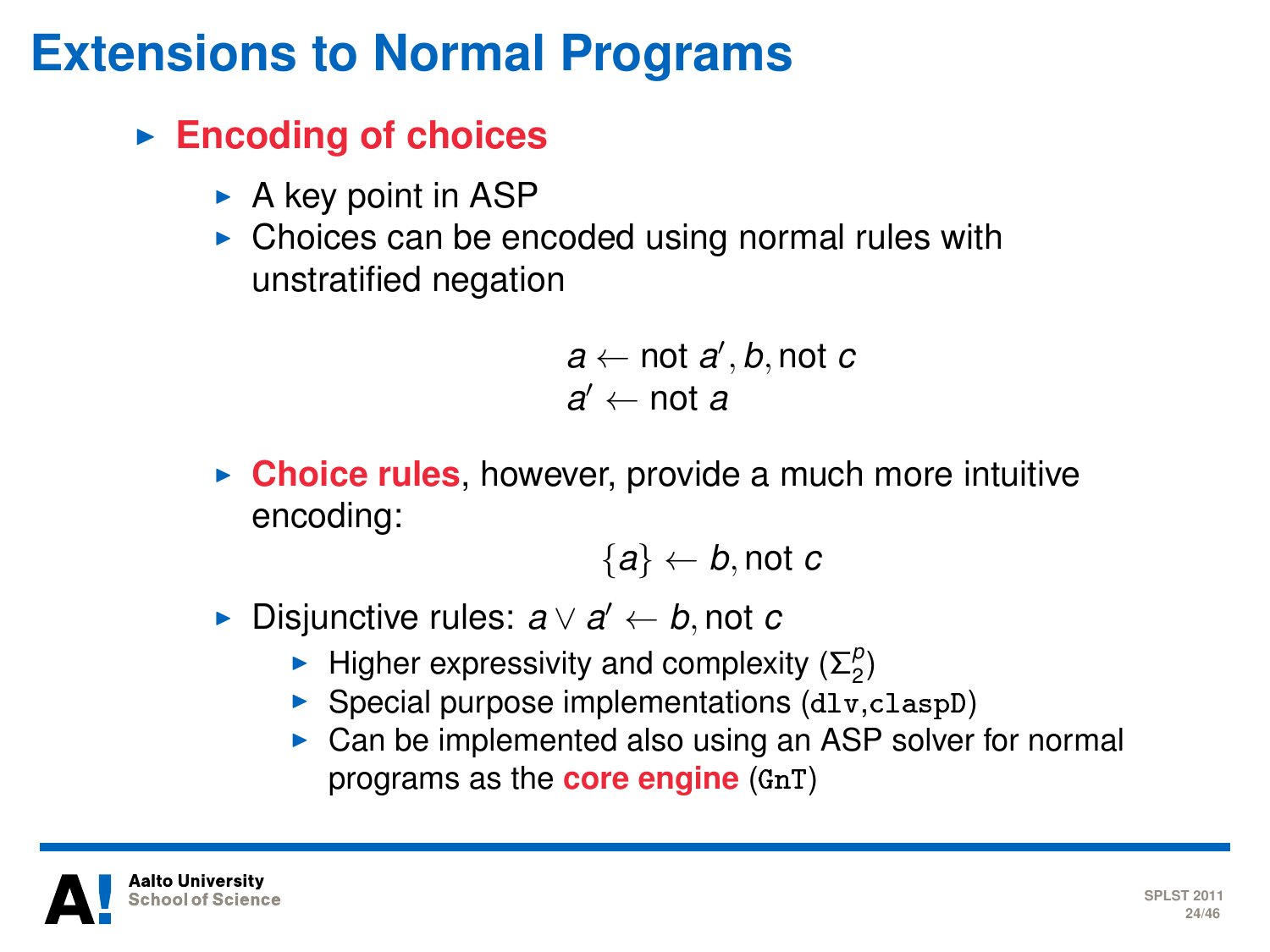#### **Extensions — cont'd**

- $\triangleright$  Many extensions implemented using an ASP solver as the **core engine**:
	- $\blacktriangleright$  preferences
	- $\blacktriangleright$  nested logic programs
	- $\triangleright$  circumscription, planning, diagnosis, ...
	- $\blacktriangleright$  HEX-programs
	- $\triangleright$  DL-programs
- Aggregates (count, sum,  $\dots$ )
- $\triangleright$  Optimization
- $\blacktriangleright$  Function symbols
- $\blacktriangleright$  Built-in predicates and functions:

```
nextstate(Y, X) :- time(X), time(Y), Y = X + 1.
```
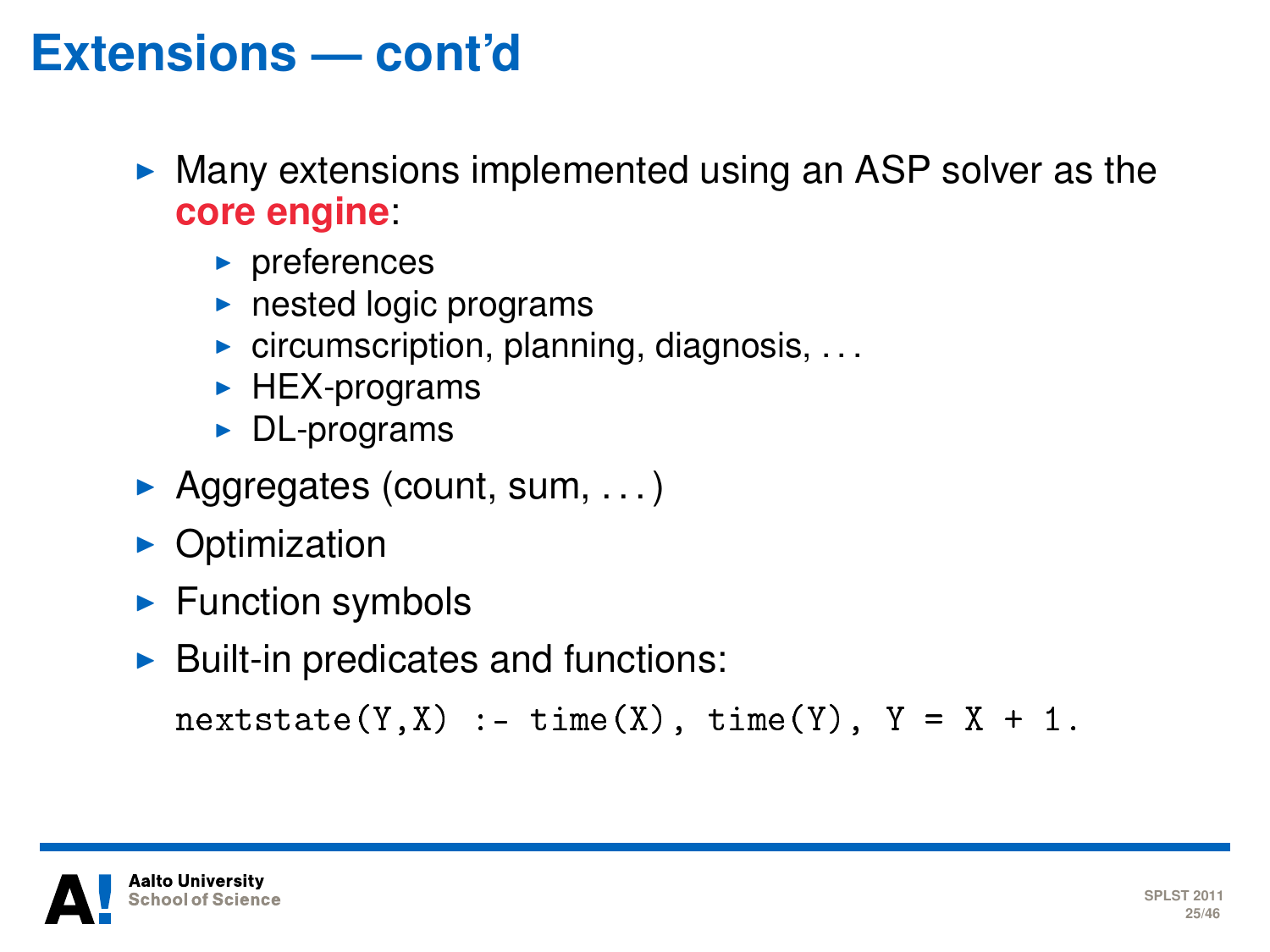#### **Example. Rules in** lparse

- $\blacktriangleright$  Cardinality constraints
	- 2 { hd\_1,...,hd\_n } 4
- $\blacktriangleright$  Weight constraints

200  $\lceil$  hd 1 = 60,...,hd n = 130]

A.k.a. **pseudo-Boolean constraints**:

```
60h\ddot{d}_1 + \cdots + 130h\ddot{d}_n > 200
```
 $\triangleright$  Optimization

minimize  $[ hd_1 = 100, ..., hd_n = 180 ]$ .

- $\blacktriangleright$  Conditional literals: expressing sets in cardinality and weight constraints
	- 1  ${colored}(V, C): color(C)$  1 :-  $vtx(V)$ .

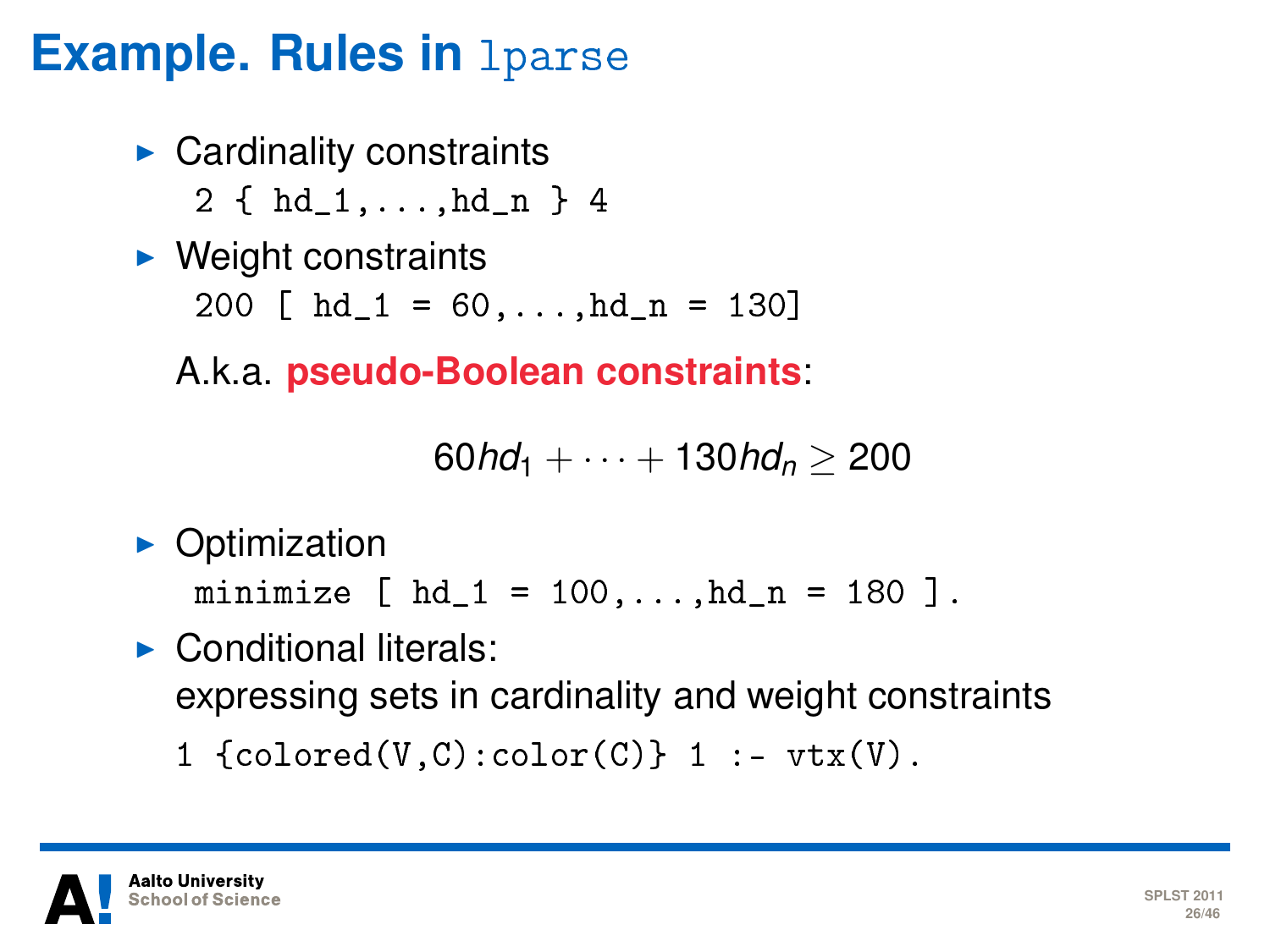# Part III

# **[Solving Problems using ASP](#page-26-0)**

<span id="page-26-0"></span>

**SPLST 2011 27/46**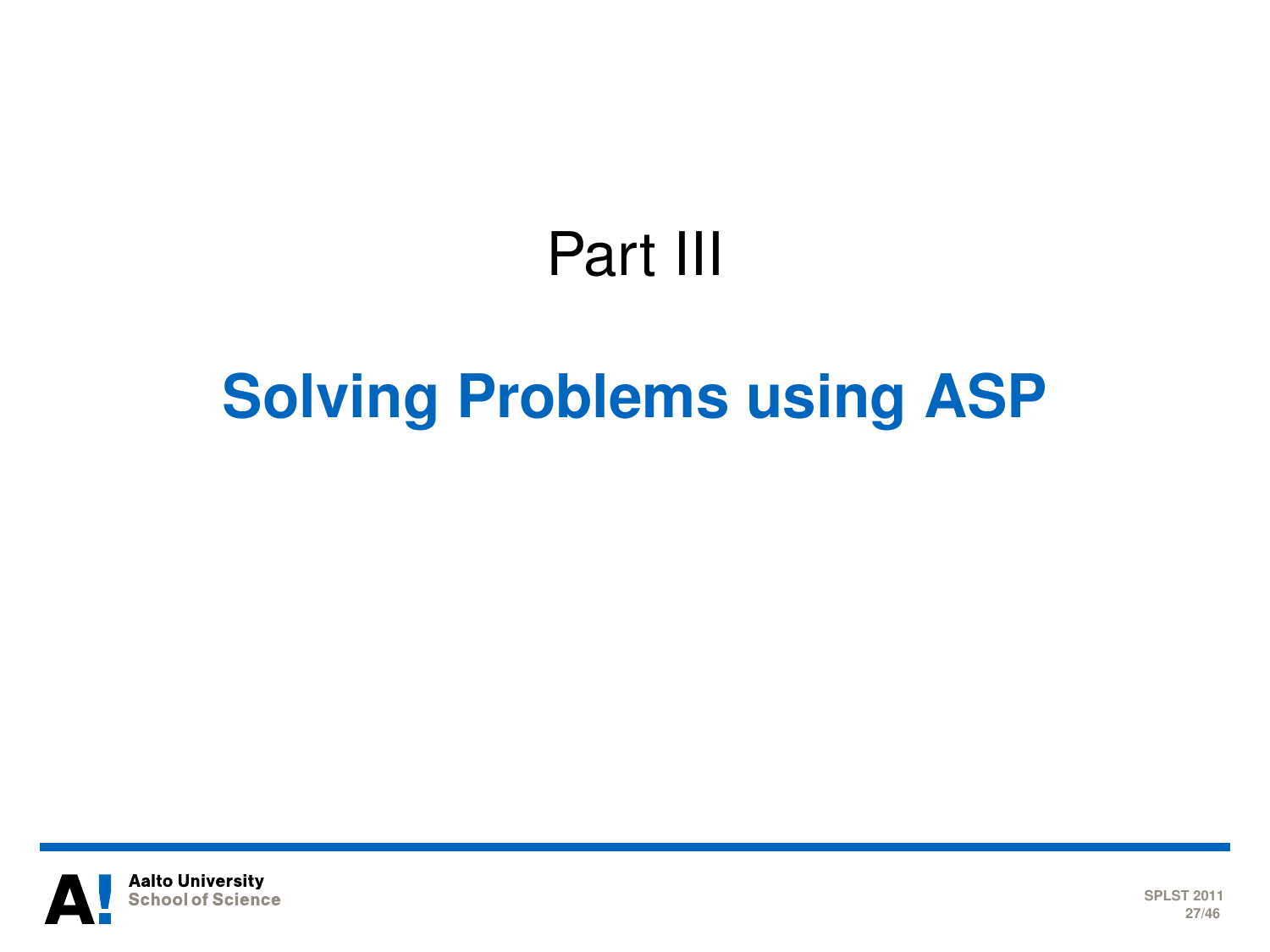### **Programming Methodology**

- $\triangleright$  Uniform encodings: separate data and problem encoding
- **Basic methodology: generate and test** 
	- **Generator rules**: provide candidate answer sets (typically encoded using choice constructs)
	- **Fester rules:** eliminate non-valid candidates (typically encoded using integrity constraints)
	- **Optimization statements:** Criteria for preferred answer sets (typically using cost functions)

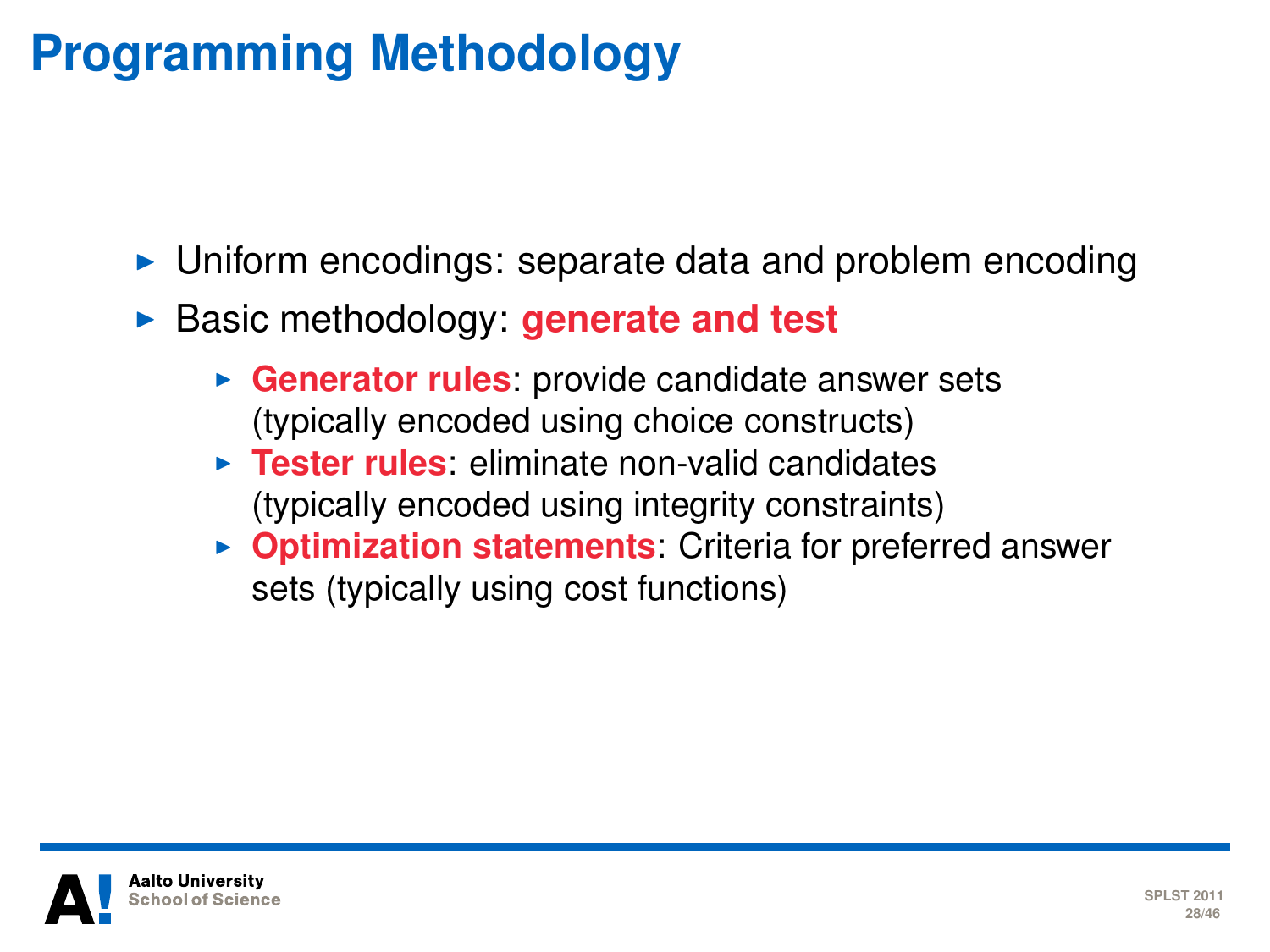#### **Example: Coloring**

```
% Problem encoding
```

```
% Generator rule
1 {colored}(V, C): color(C) 1 :- vtx(V).
```

```
% Tester rule
: edge(V,U), color(C), colored(V,C), colored(U,C).
```

```
% Optimization statement
minimize {colored(V, v):vtx(V)}.
```

```
% Data
vtx(a). ...
edge(a,b). ...
color(r). color(g). color(b). color(y).
```
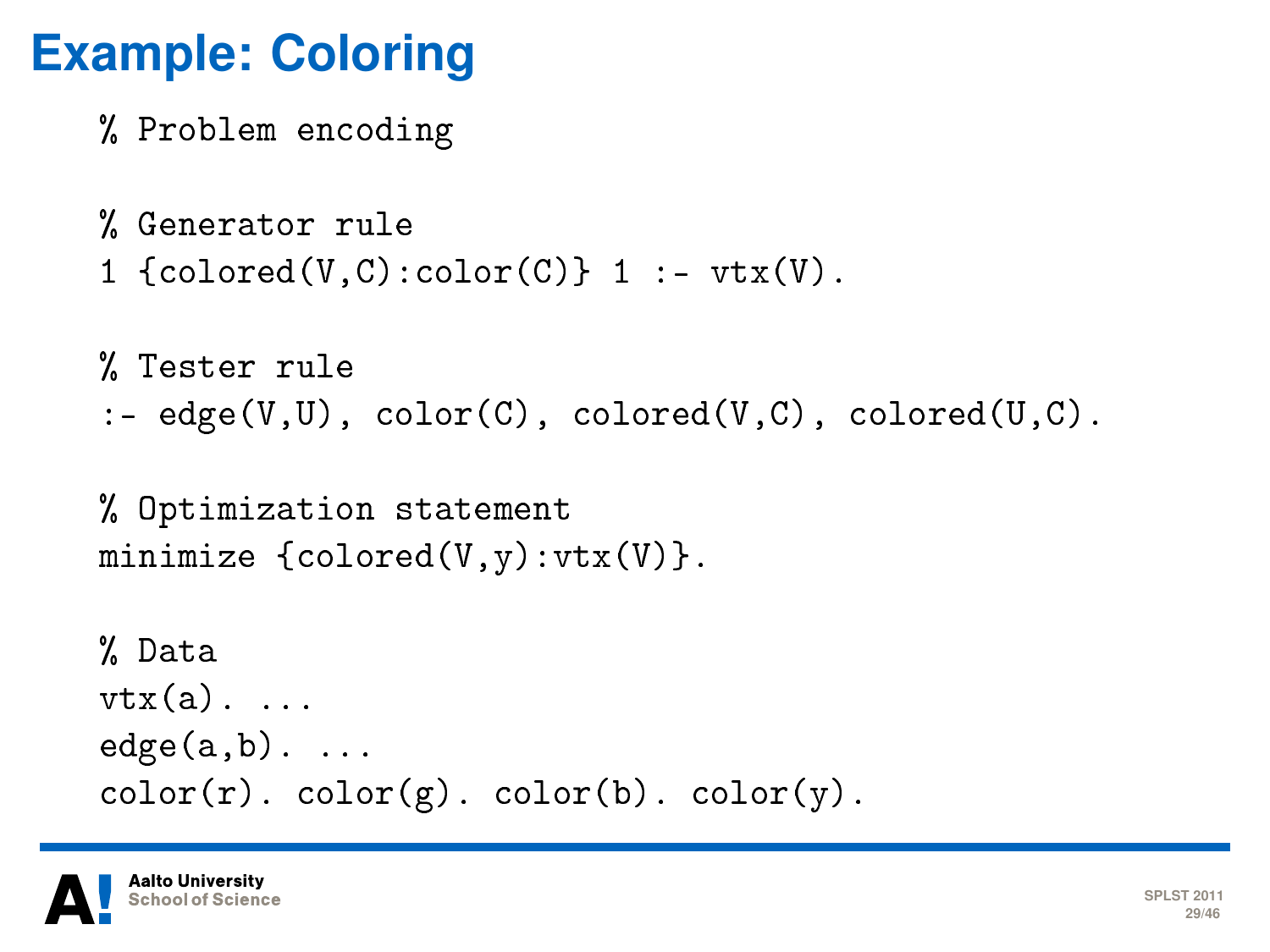#### **Example: Review assignment**

```
% Data
reviewer(r1),...
paper(p1), ...classA(r1,p1), ... % Preferred papers
classB(r1,p2), ... % Doable papers
coi(r1,p3), ... % Conflicts of interest
```
% Problem encoding

```
% Generator rule
% Each paper is assigned 3 reviewers
3 \{ assigned(P,R):reviewer(R) \} 3 :- paper(P).
```
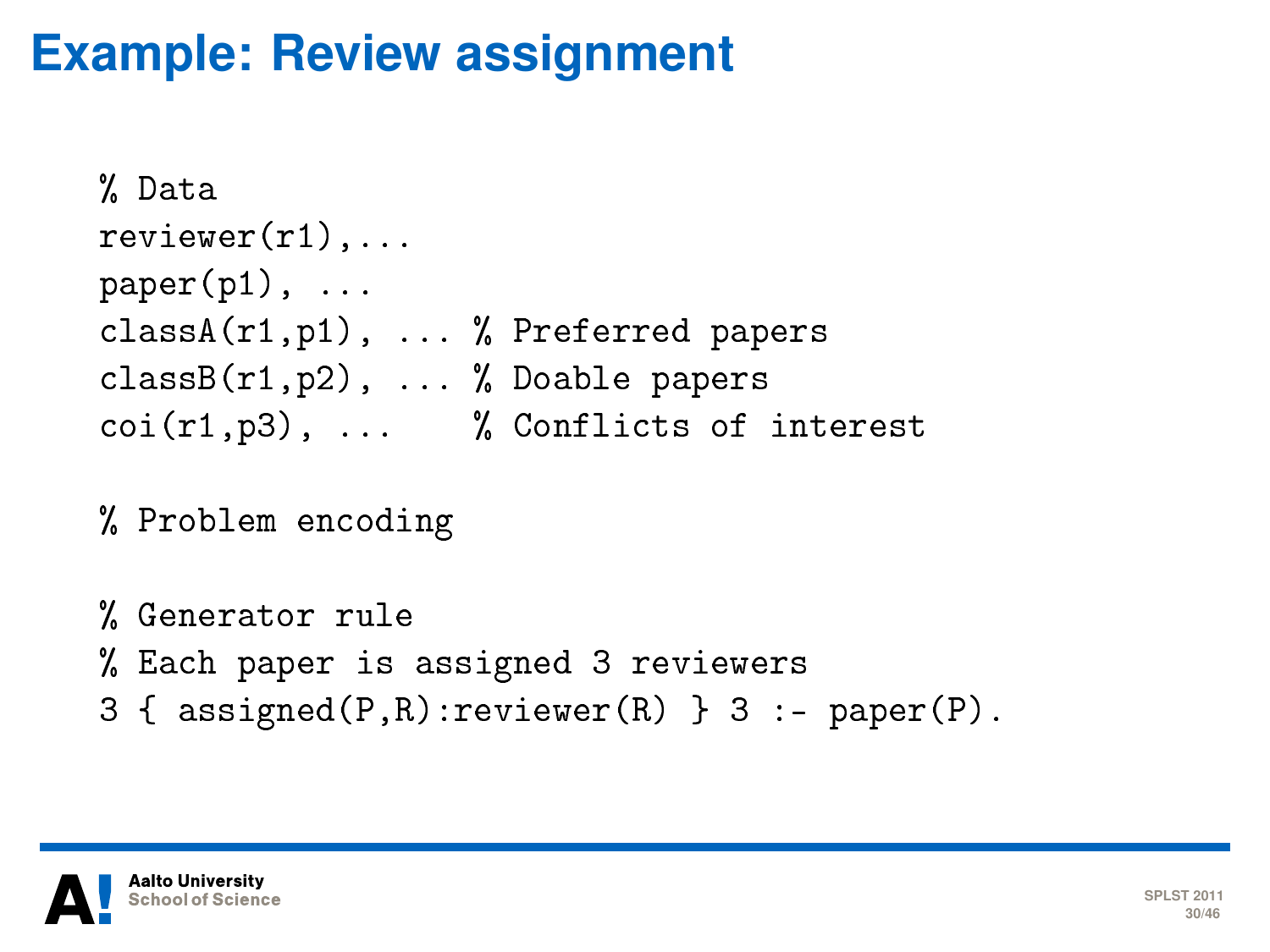#### **Review Assignment — cont'd**

```
% Tester rules
% No paper assigned to a reviewer with coi
: - assigned(P,R), \cot(R, P).
% No reviewer has an unwanted paper.
:- paper(P), reviewer(R),
   \texttt{assigned}(P,R), not classA(R,P), not classB(R,P).
% No reviewer has more than 8 papers
: -9 \{ assigned(P,R): paper(P) \}, reviewer(R).
% Each reviewer has at least 7 papers
:- { assigned(P,R): paper(P) } 6, reviewer(R).
% No reviewer has more than 2 classB papers
:- 3 { assignedB(P1,R): paper(P1) }, reviewer(R).
\texttt{assignedB}(P,R) :- classB(R,P), assigned(P,R).
% Minimize the number of classB papers
minimize [ assignedB(P,R):paper(P):reviewer(R) ].
```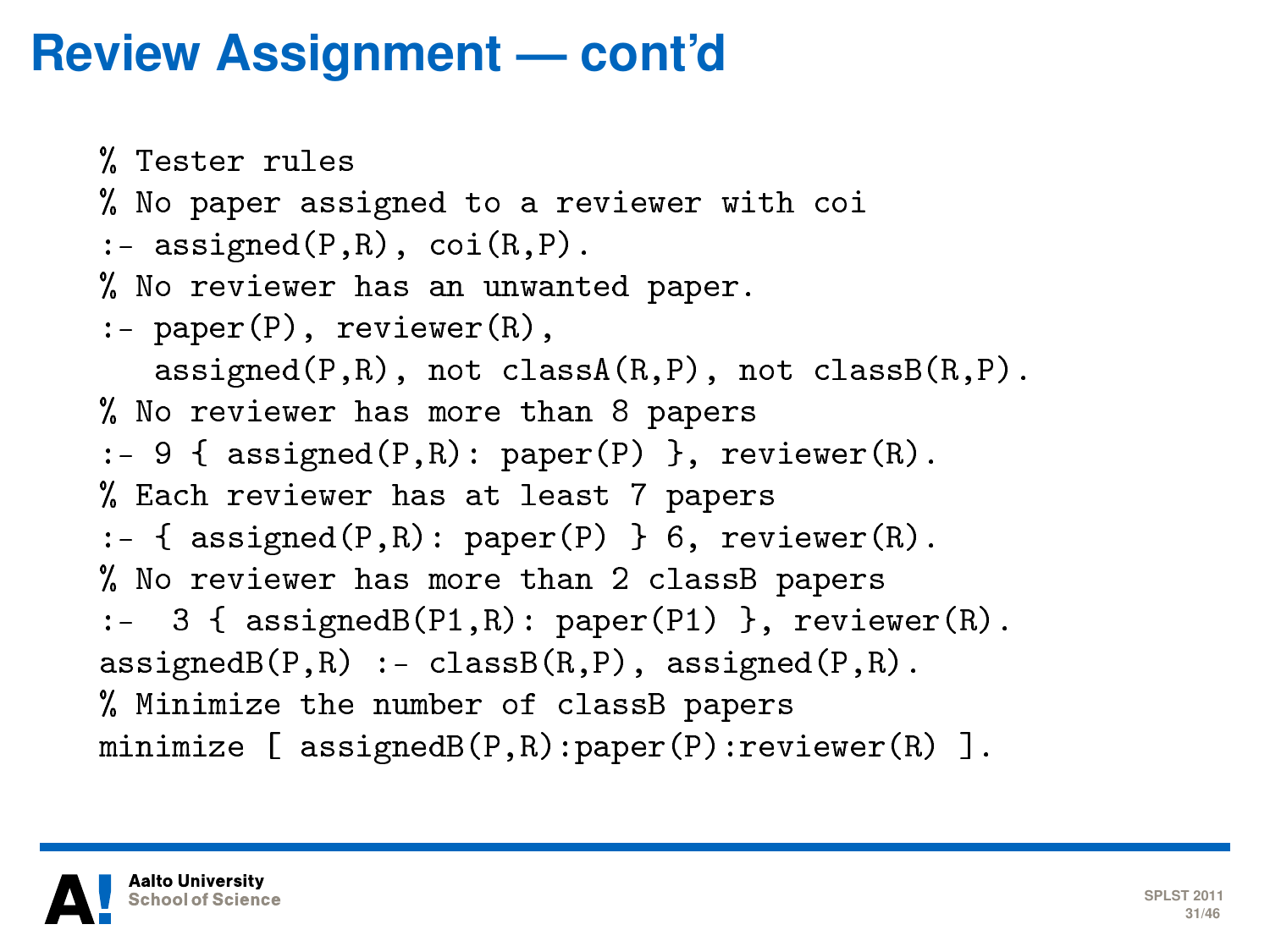#### **Fixed Points**

- I The stable model semantics captures inherently **minimal fixed points** enabling compact encodings of **closures and inductive definitions**
- ► Example. Reachability from node *s*.

```
r(s).
r(V) :- edge(U,V), r(U).
edge(a,b). ...
```
- $\blacktriangleright$  The program captures reachability: it has a unique stable model *S* s.t. *v* is reachable from *s* iff  $r(v) \in S$ .
- **Example.** Transitive closure of a relation  $q(X, Y)$

```
t(X,Y) := q(X,Y).
t(X,Y) := q(X,Z), t(Z,Y).
```
alto Universitv chool of Scienc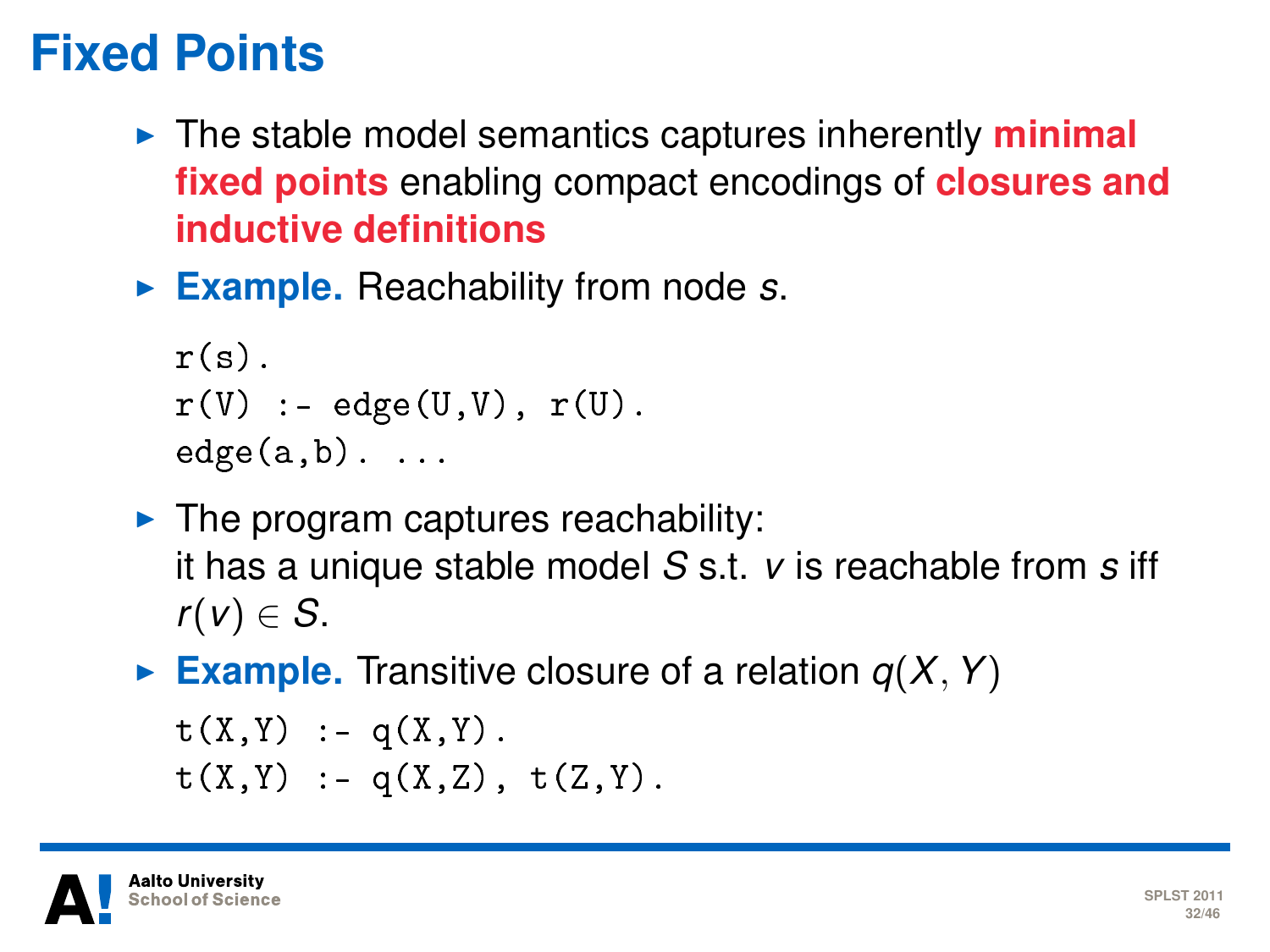### **ASP vs Other Approaches**

#### $\triangleright$  SAT, CSP, (M)IP

- $\triangleright$  Similarities: search for models (assignments to variables) satisfying a set of constraints.
- $\triangleright$  Differences: no logical variables, fixed points, database, DDB or KR techniques available, search space given by variable domains.
- $\blacktriangleright$  LP, CLP:
	- $\triangleright$  Similarities: database and DDB techniques.
	- $\triangleright$  Differences: Search for proofs (not models), non-declarative features.

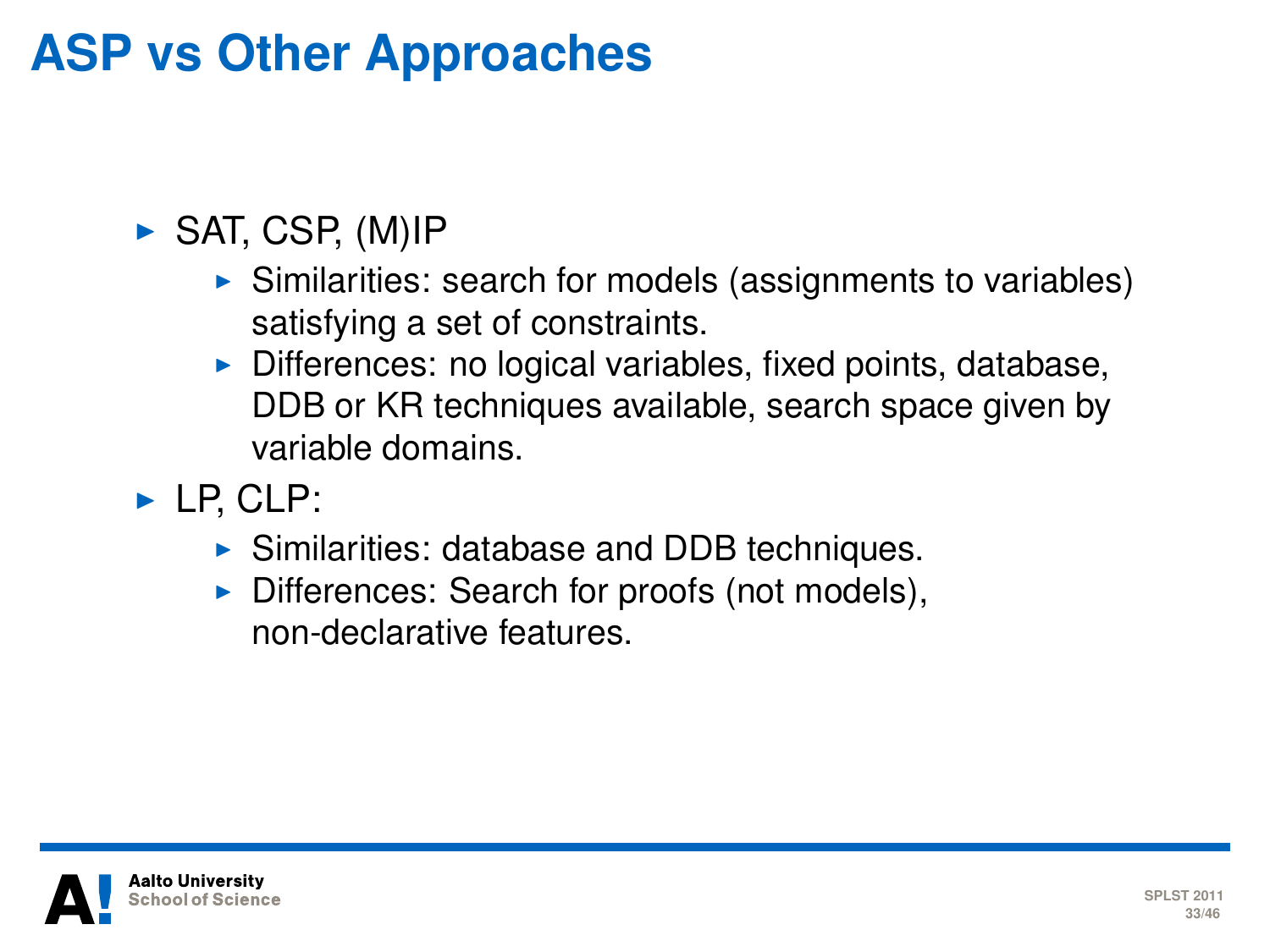# Part IV

# **[ASP Solver Technology](#page-33-0)**

<span id="page-33-0"></span>

**SPLST 2011 34/46**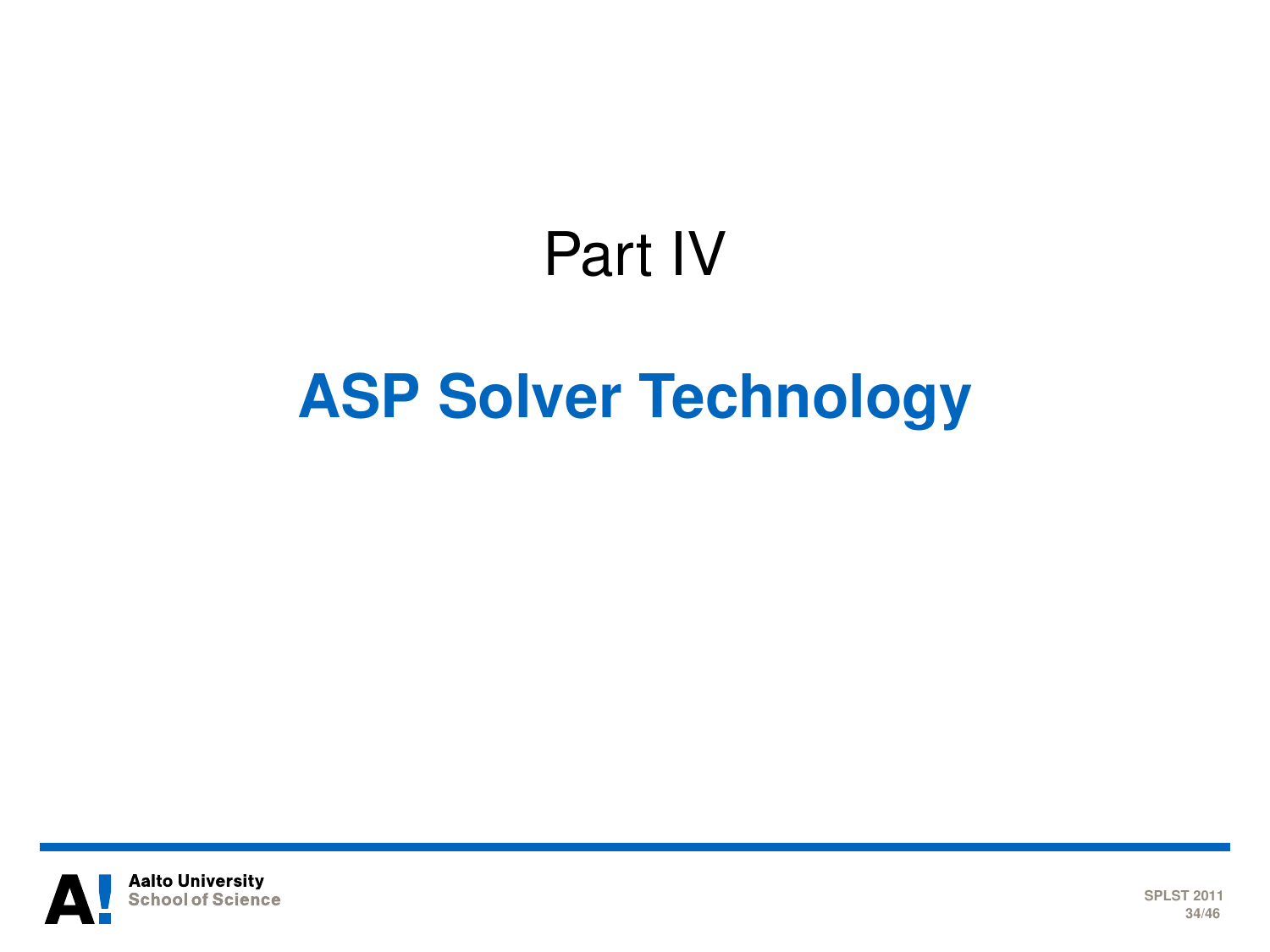#### **ASP Solvers**

 $\triangleright$  ASP solvers need to handle two challenging tasks

- $\triangleright$  complex data
- $\blacktriangleright$  search
- $\blacktriangleright$  The approach has been to use
	- **Example 1 bookstrain in and deductive data base techniques** for the former
	- **SAT/CSP related search techniques** for the latter
- $\blacktriangleright$  In the current systems: separation of concerns nogee A two level architecture

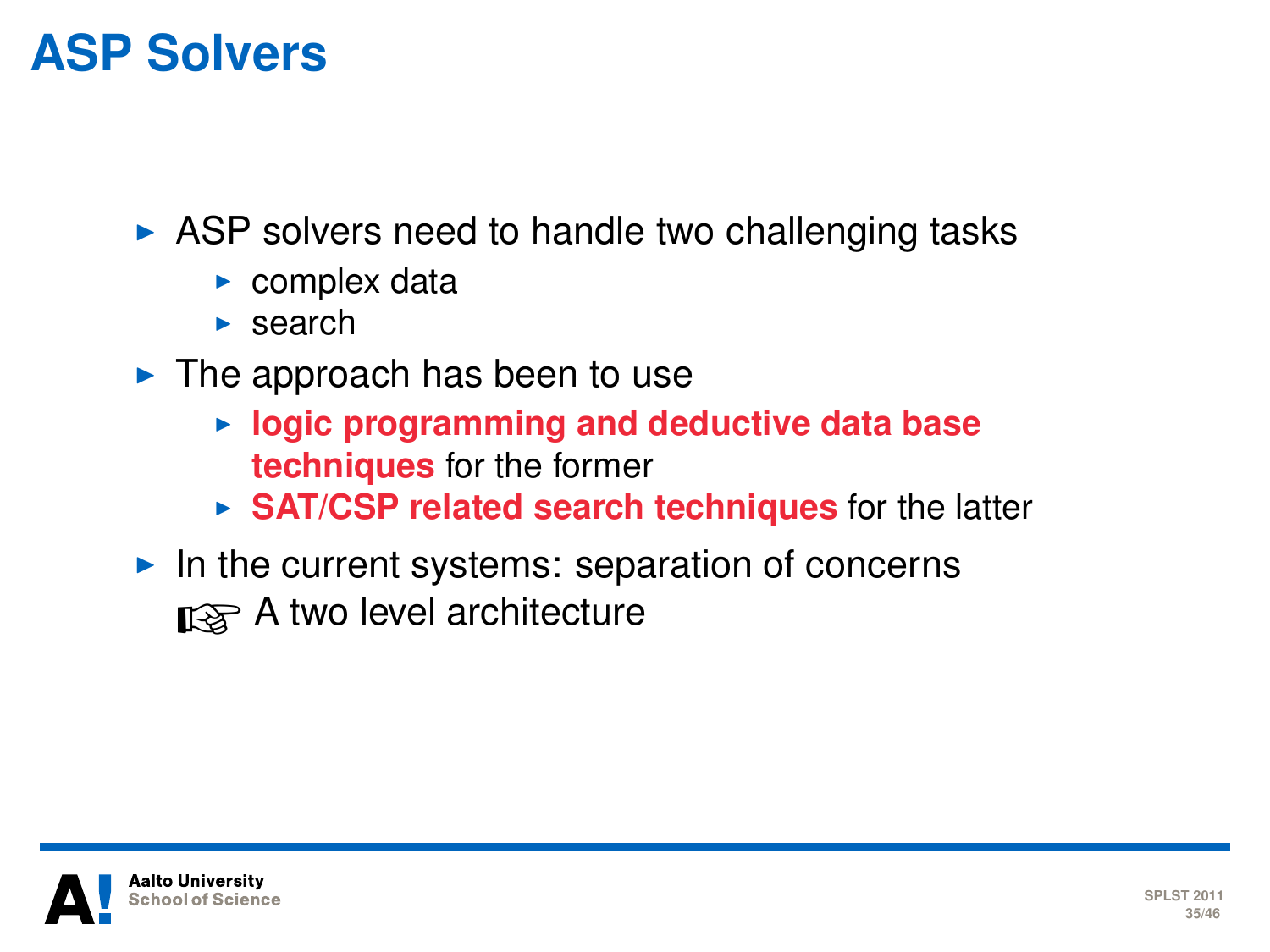#### **Architecture of ASP Solvers**

Typically a two level architecture employed

- **Grounding** step handles complex data:
	- $\triangleright$  Given program P with variables, generate a set of ground instances of the rules which preserves the models.
	- $\blacktriangleright$  LP and DDB techniques employed.
- **Model search** for ground programs:
	- $\triangleright$  Special-purpose search procedures
	- Exploiting SAT/SMT solver technology

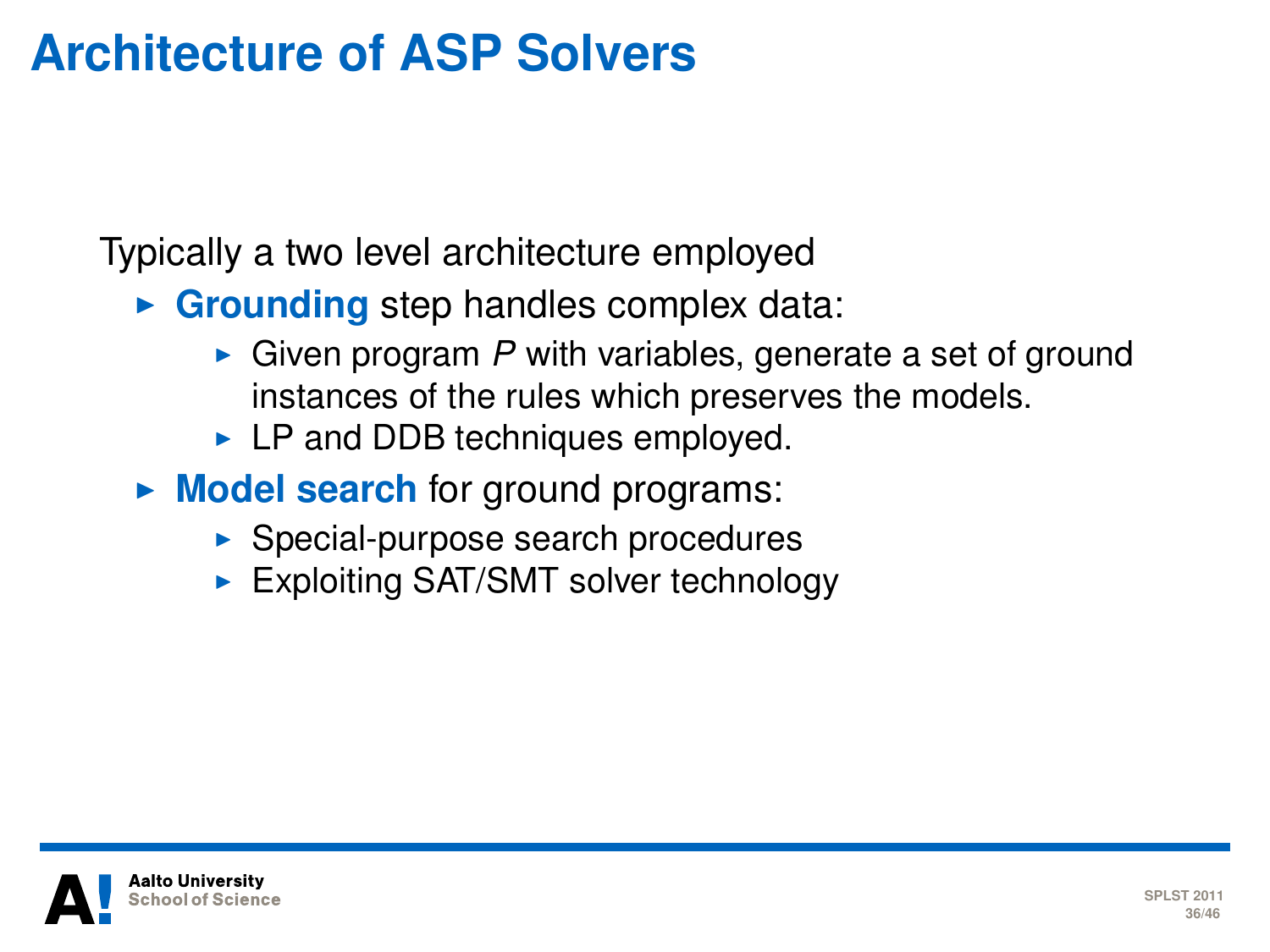### **Typical ASP System Tool Chain**



- $\blacktriangleright$  Grounder:
	- $\blacktriangleright$  (deductive) DB techniques
	- $\triangleright$  built-in predicates/functions (e.g. arithmetic)
	- $\blacktriangleright$  function symbols
- $\blacktriangleright$  Model finder:
	- $\triangleright$  SAT technology (propagation, conflict driven clause learning)
	- $\triangleright$  Special propagation rules for rules
	- $\triangleright$  Support for cardinality and weight constraints and optimization built-in

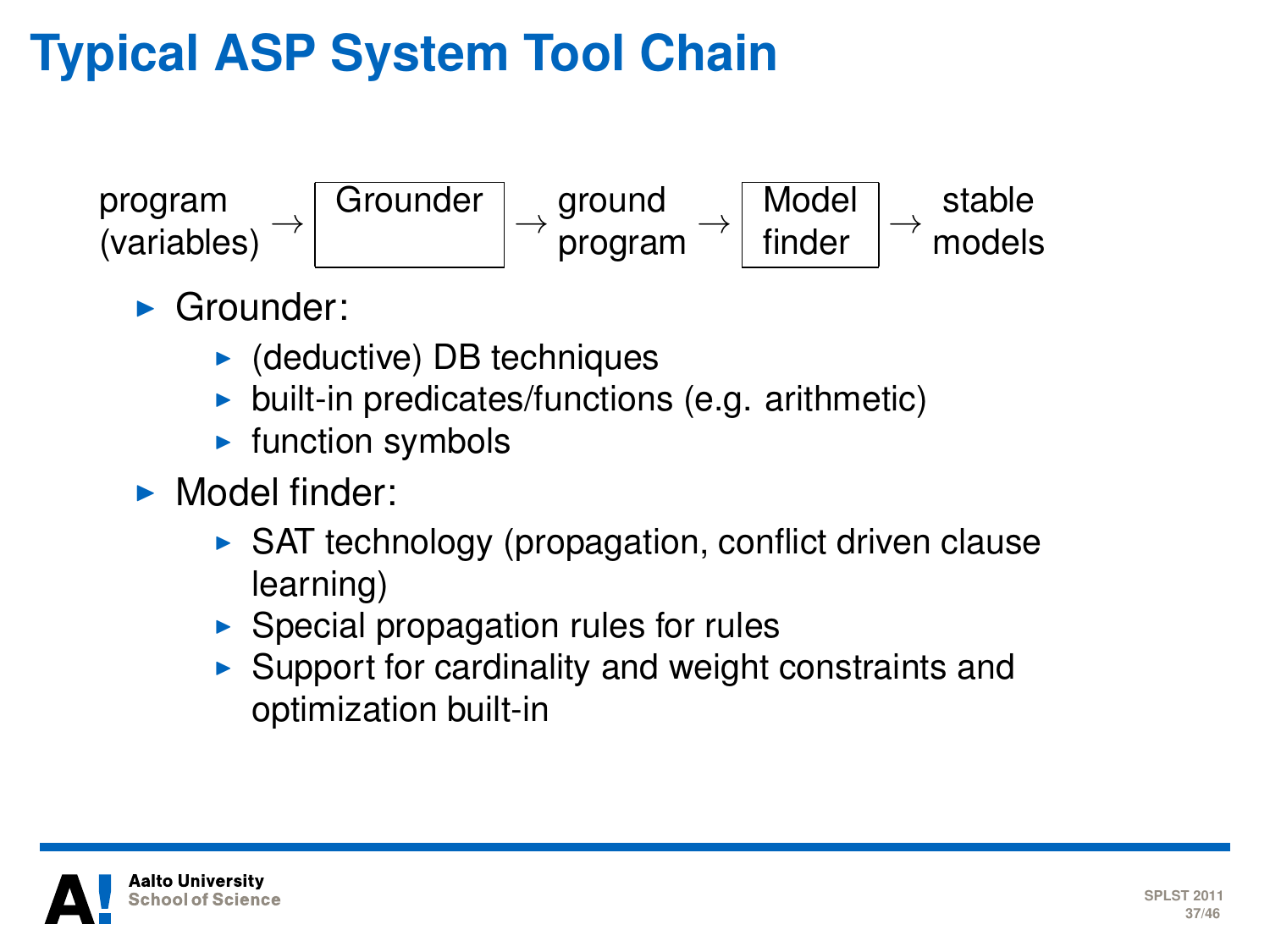#### **SAT and ASP**

- $\triangleright$  ASP systems have much more expressive modelling languages than SAT: variables, built-ins, aggregates, optimization
- $\triangleright$  For model finding for ground normal programs results carry over: efficient unit propagation techniques, conflict driven learning, backjumping, restarting, . . .
- $\triangleright$  ASP model finders have special (unfounded set based) propagation rules for recursive rules
- **EXALGE ASP model finders have built-in support for aggregates** (cardinality and weight constraints) and optimization
- $\triangleright$  One pass compact translations to SAT and SMT available: progress in SAT and SMT solver technology can also be exploited directly in ASP model finding.

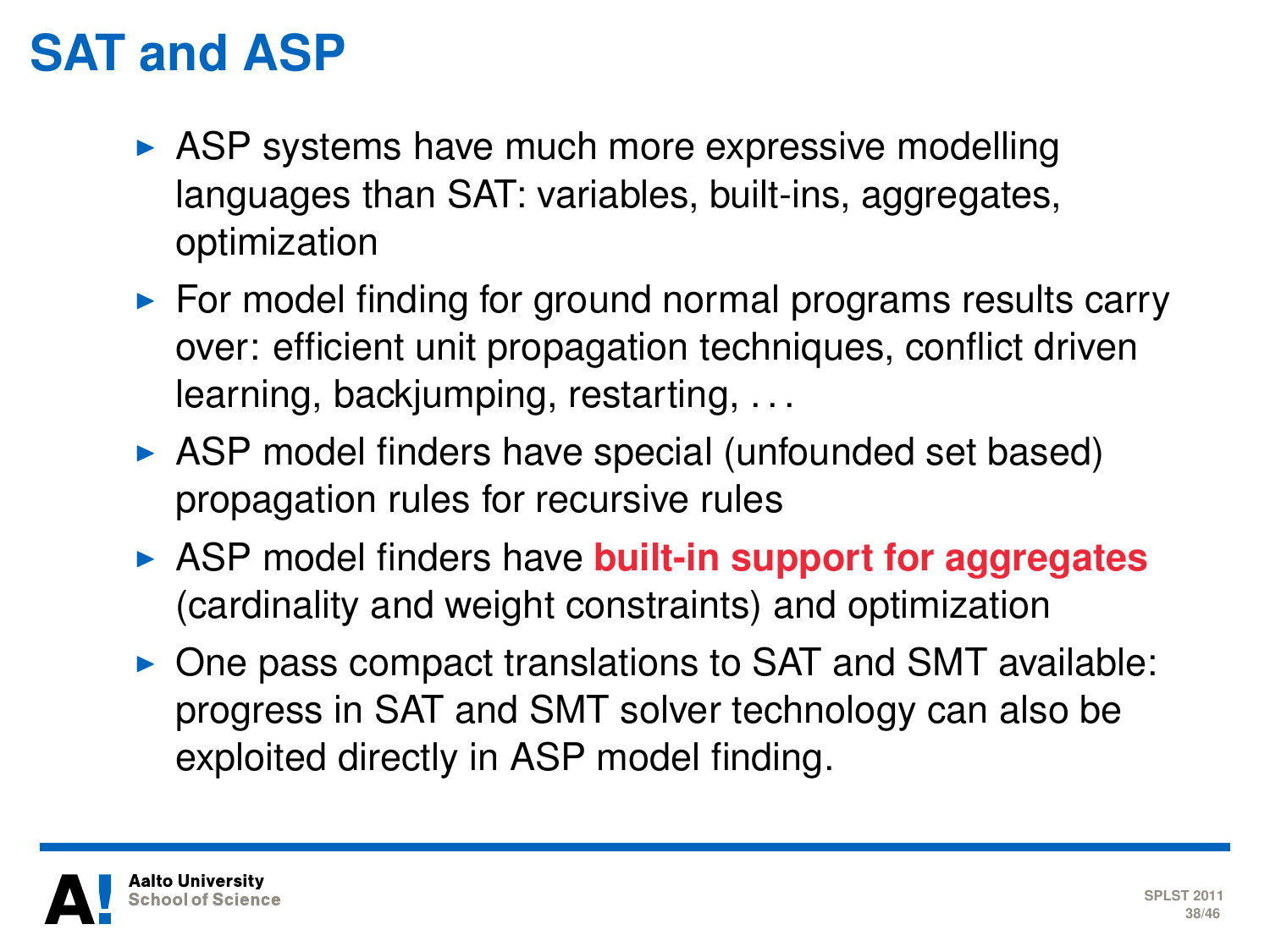# Part V

# **[Systems, Applications, Literature](#page-38-0)**

<span id="page-38-0"></span>

**SPLST 2011 39/46**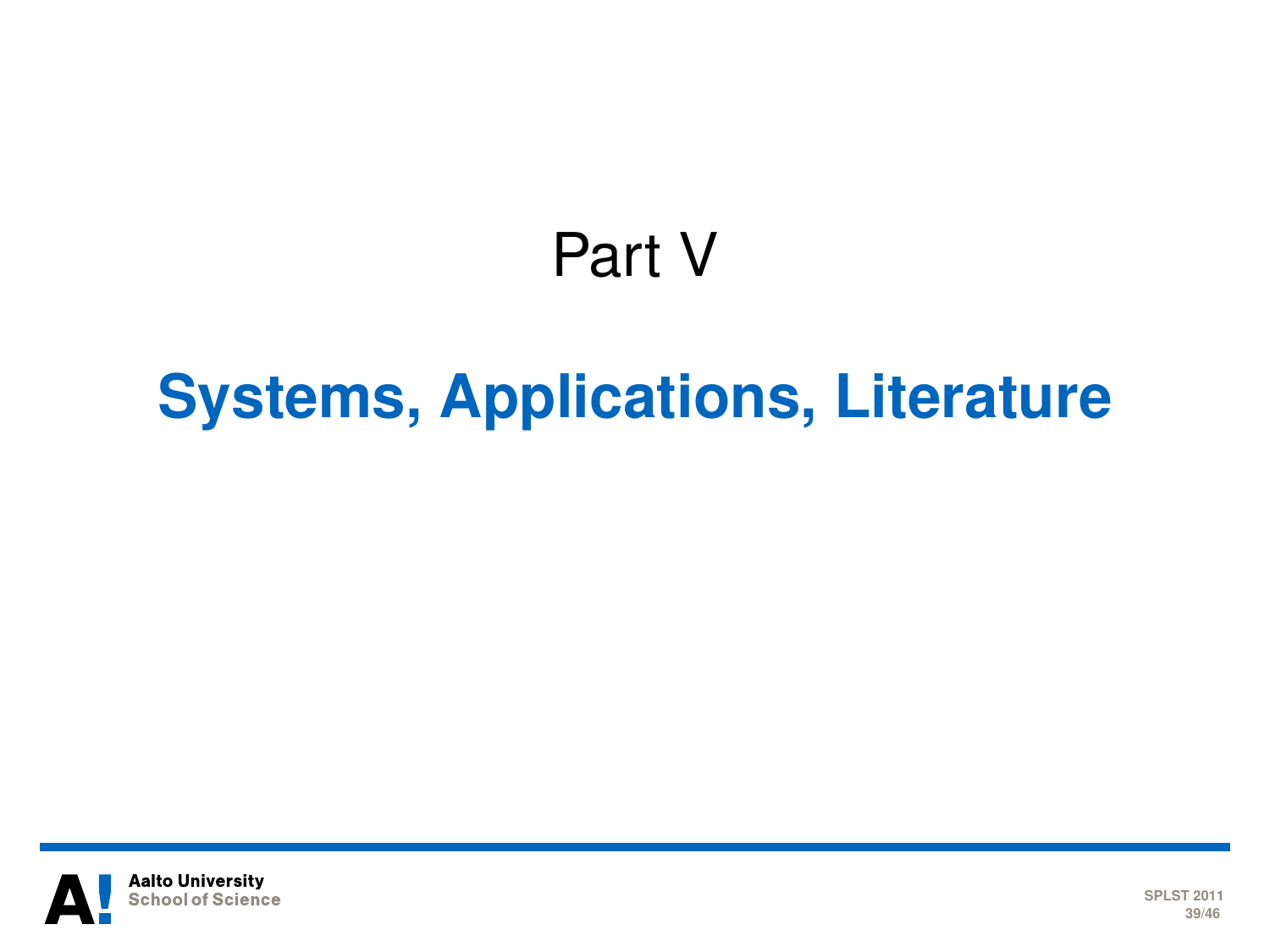#### **Some ASP Systems**

#### **Grounders:**

| d1v  | http://www.dbai.tuwien.ac.at/proj/dlv/         |
|------|------------------------------------------------|
|      | gringo http://potassco.sourceforge.net/        |
|      | lparse http://www.tcs.hut.fi/Software/smodels/ |
| XASP | with XSB http://xsb.sourceforge.net            |

#### **Model finders (disjunctive programs):**

|     | claspD http://potassco.sourceforge.net/ |
|-----|-----------------------------------------|
| dlv | http://www.dbai.tuwien.ac.at/proj/dlv/  |
| GnT | http://www.tcs.hut.fi/Software/gnt/     |

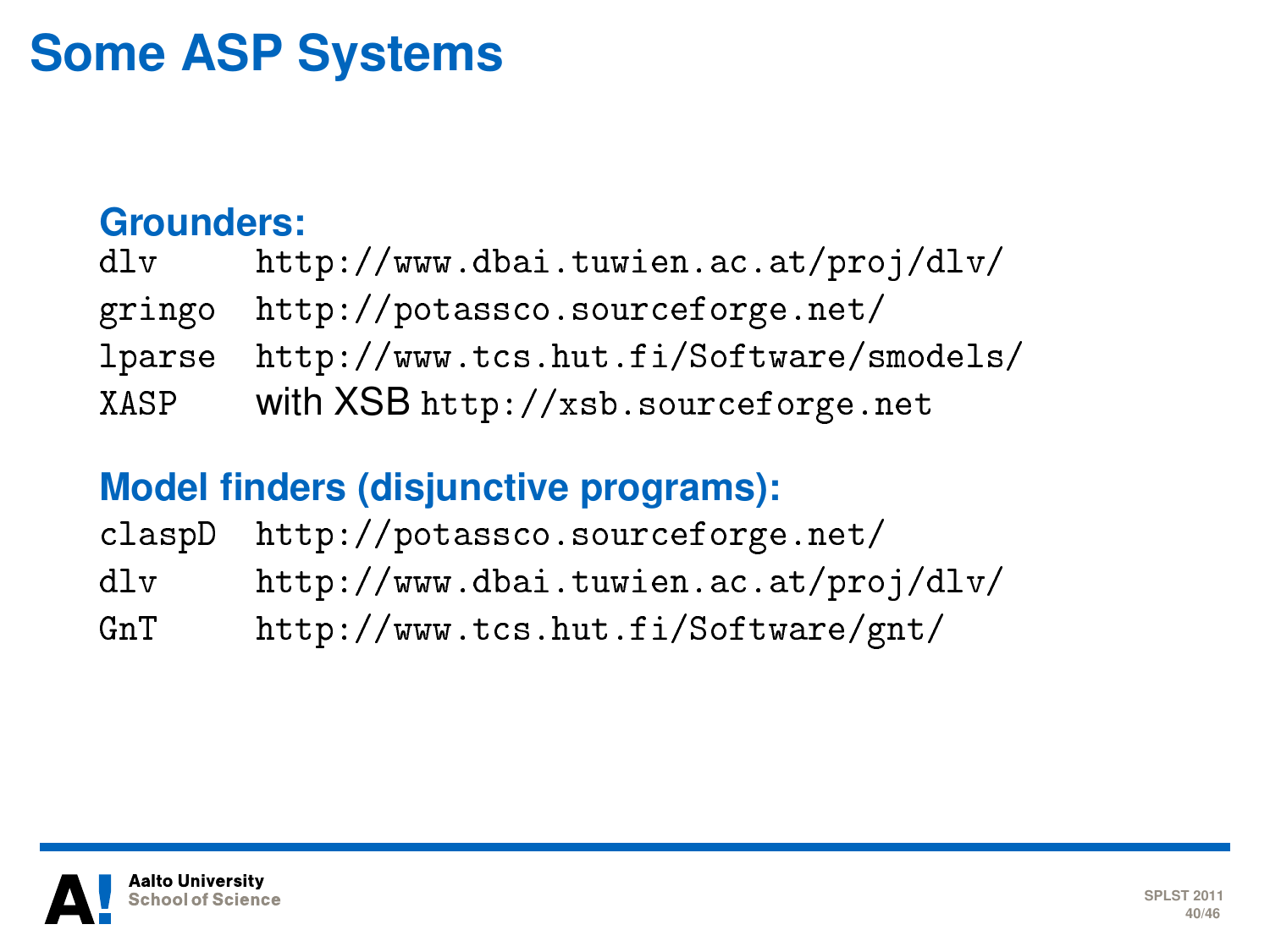#### **Some ASP Systems**

#### **Model finders (non-disjunctive programs):**

| ASSAT   | http://assat.cs.ust.hk/                         |
|---------|-------------------------------------------------|
| clasp   | http://potassco.sourceforge.net/                |
| CMODELS | http://userweb.cs.utexas.edu/users/tag/cmodels/ |
| LP2DIFF | http://www.tcs.hut.fi/Software/lp2diff/         |
| LP2SAT  | http://www.tcs.hut.fi/Software/lp2sat/          |
| Smodels | http://www.tcs.hut.fi/Software/smodels/         |
| SUP     | http://userweb.cs.utexas.edu/users/tag/sup/     |

 $\blacktriangleright$  For systems, performance, benchmarks, and examples, see for instance the latest **ASP competition**: <http://dtai.cs.kuleuven.be/events/ASP-competition/>

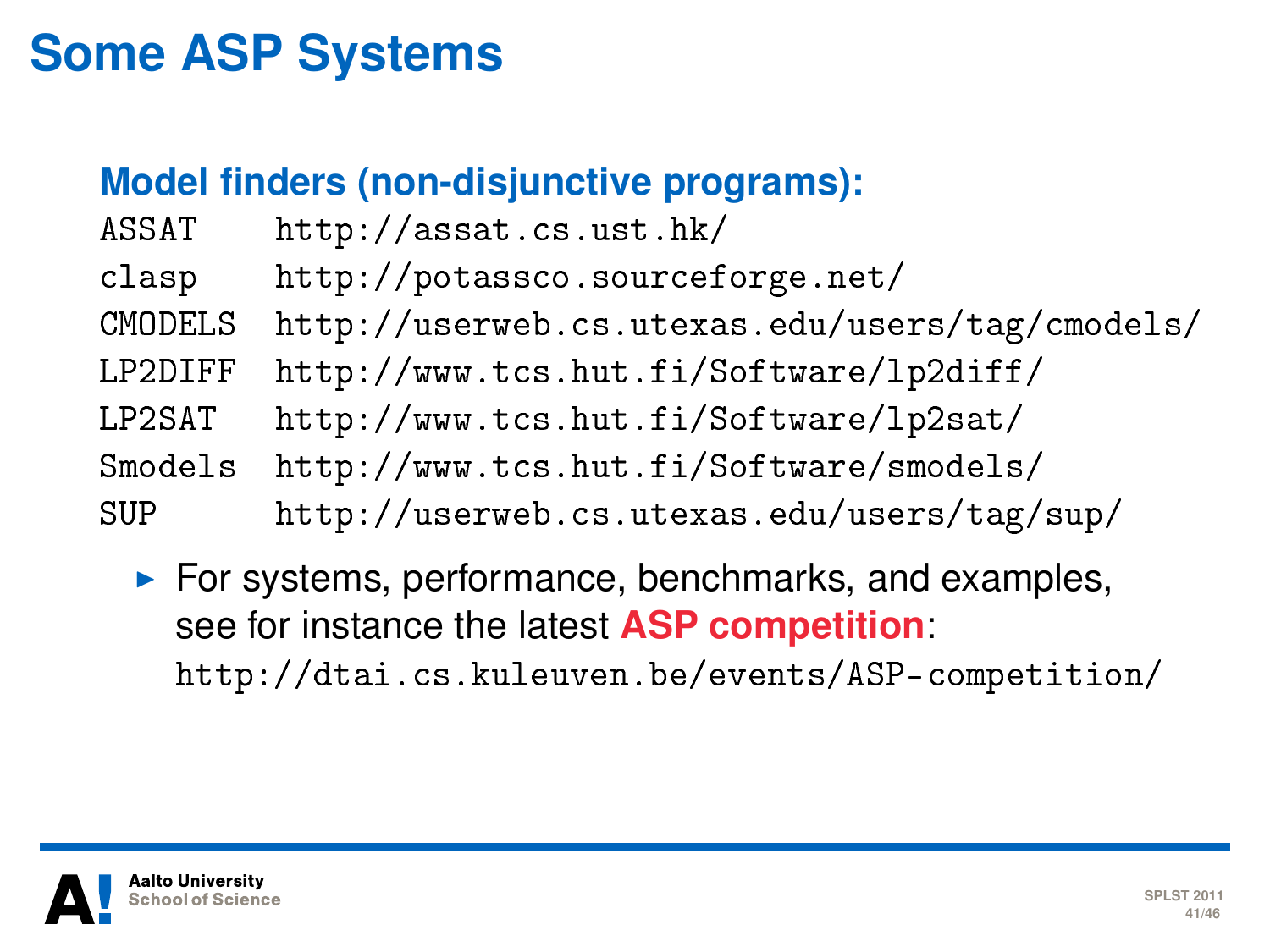### **Applications**

#### $\blacktriangleright$  Planning

For example, USAdvisor project at Texas Tech: A decision support system for the flight controllers of space shuttles

- $\blacktriangleright$  Product configuration
	- –Intelligent software configurator for Debian/Linux –WeCoTin project (Web Configuration Technology)

–Spin-off (<http://www.variantum.com/>)

- $\triangleright$  Computer-aided verification
	- –Partial order methods
	- –Bounded model checking

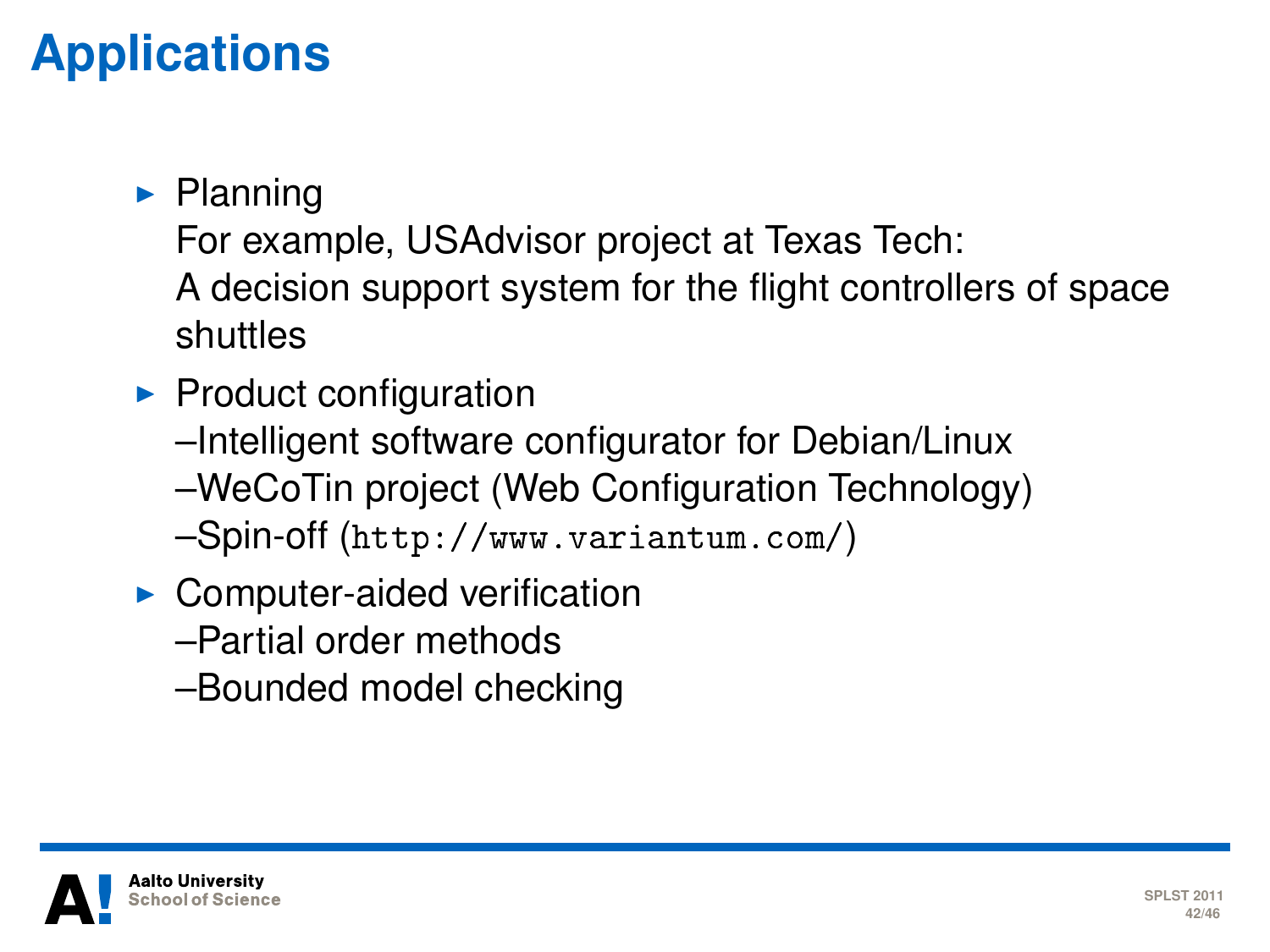### **Applications—cont'd**

- $\triangleright$  Data and information Integration
- $\triangleright$  Semantic web reasoning
- ► Team building at Gioia Tauro Seaport
- $\triangleright$  Repairing large-scale biological networks
- $\triangleright$  ASP-based music composition system (<anton-demo.wav>)
- $\triangleright$  VLSI routing, planning, combinatorial problems, network management, network security, security protocol analysis, linguistics ...
- ▶ WASP Showcase Collection [http://www.kr.tuwien.ac.at/research/projects/WASP/](http://www.kr.tuwien.ac.at/research/projects/WASP/showcase.html) [showcase.html](http://www.kr.tuwien.ac.at/research/projects/WASP/showcase.html)

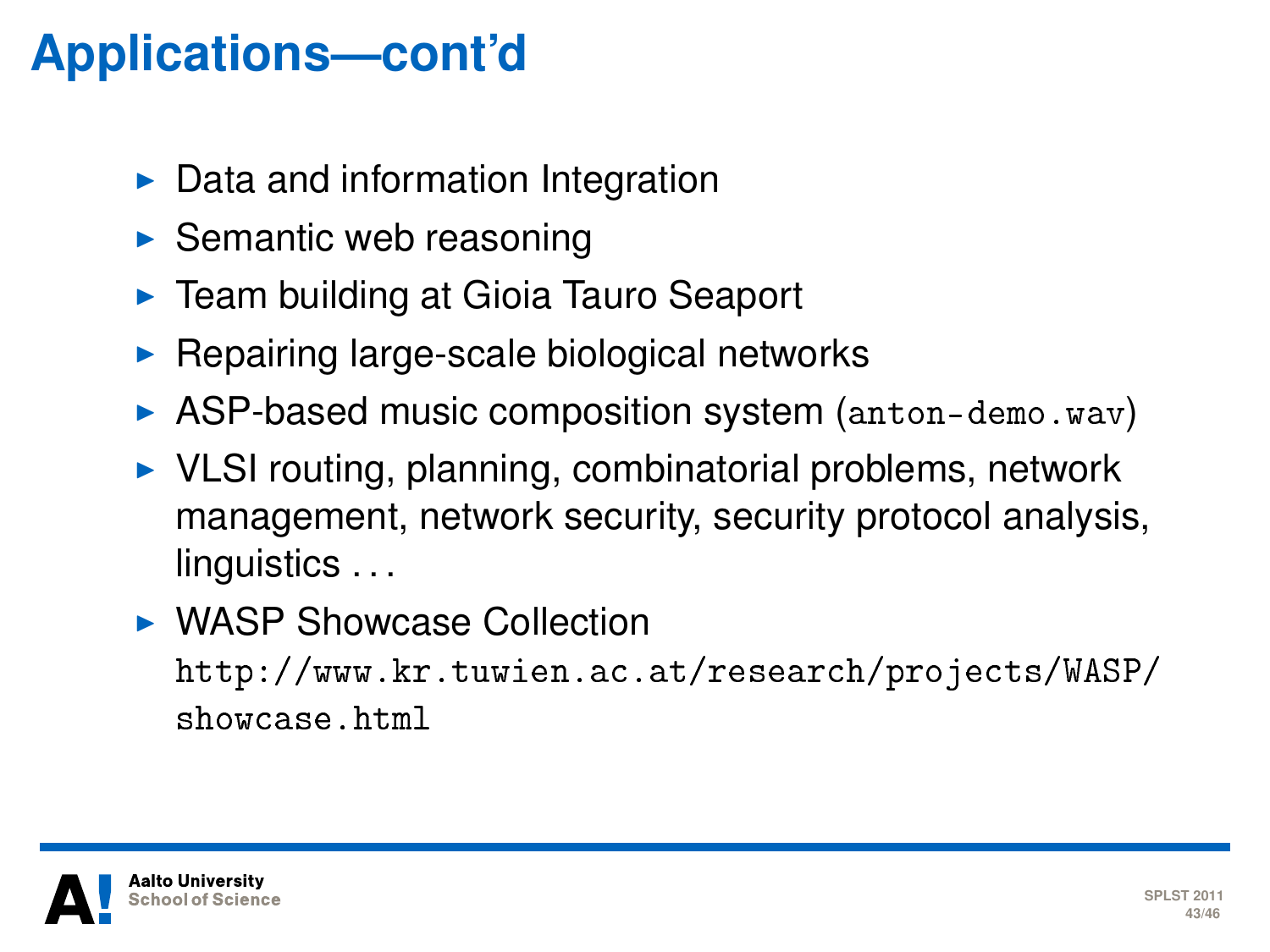#### **Some Literature**

- $\triangleright$  C. Baral. Knowledge Representation, Reasoning and Declarative Problem Solving. Cambridge University Press, 2003.
- $\triangleright$  V. Lifschitz. Foundations of Logic Programming. <http://www.cs.utexas.edu/~vl/papers/flp.ps>
- ▶ V. Lifschitz. Introduction to Answer Set Programming. <http://www.cs.utexas.edu/~vl/papers/esslli.ps>
- ► T. Eiter, G. Janni, and T. Krennwallner. A Primer on Answer Set Programming. [http://www.kr.tuwien.ac.at/staff/](http://www.kr.tuwien.ac.at/staff/tkren/pub/2009/rw2009-asp.pdf) [tkren/pub/2009/rw2009-asp.pdf](http://www.kr.tuwien.ac.at/staff/tkren/pub/2009/rw2009-asp.pdf)
- ► M. Gebser and T. Schaub. Answer Set Solving in Practice. A Tutorial at IJCAI'11. [http:](http://www.cs.uni-potsdam.de/~torsten/ijcai11tutorial/)

[//www.cs.uni-potsdam.de/~torsten/ijcai11tutorial/](http://www.cs.uni-potsdam.de/~torsten/ijcai11tutorial/)

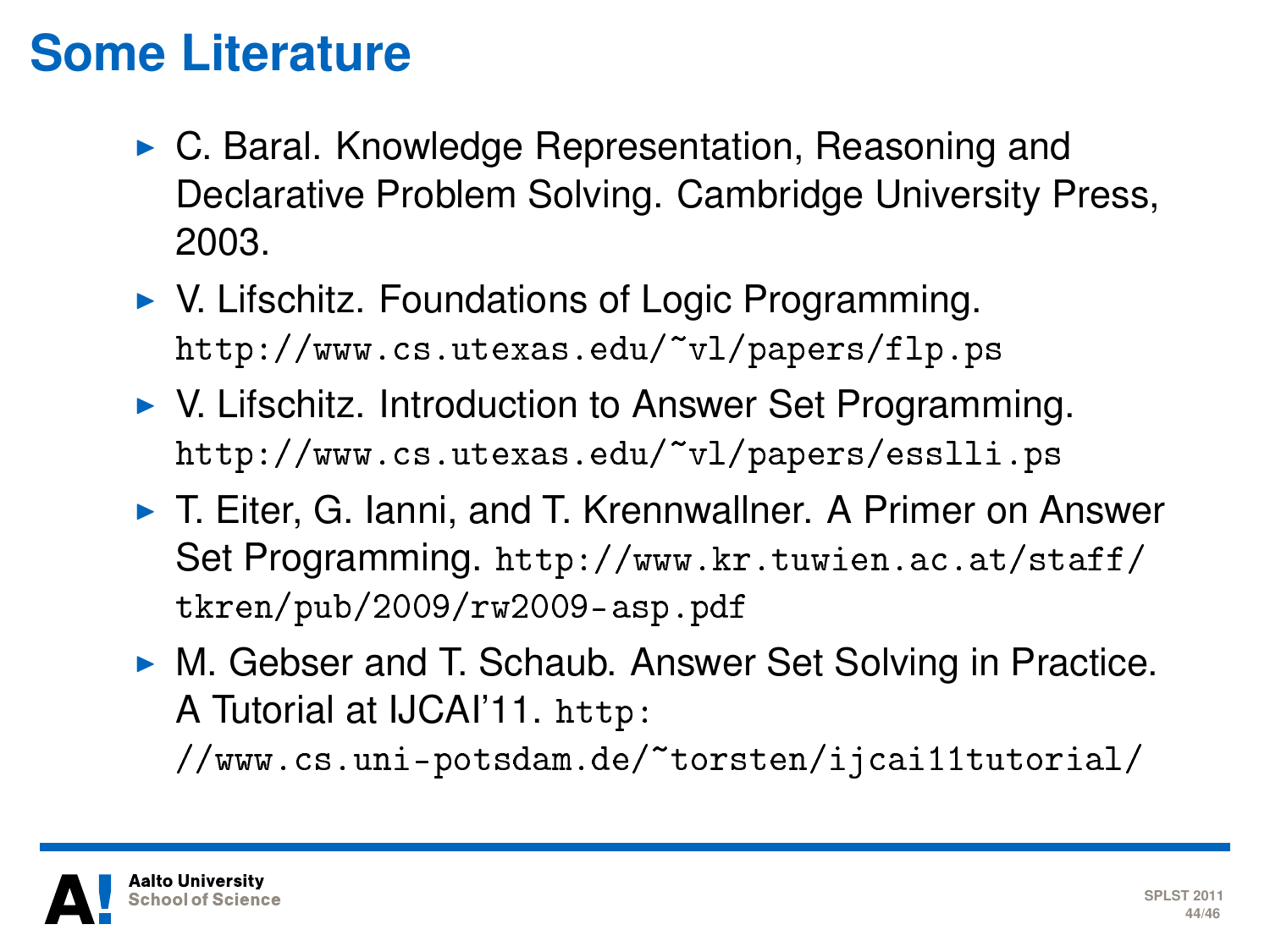#### **Conclusions**

#### **ASP = KR + DB + search**

- $\triangleright$  ASP emerging as a viable KR tool
- $\blacktriangleright$  Efficient implementations under development
- $\blacktriangleright$  Expanding functionality and ease of use
- $\triangleright$  Growing range of applications